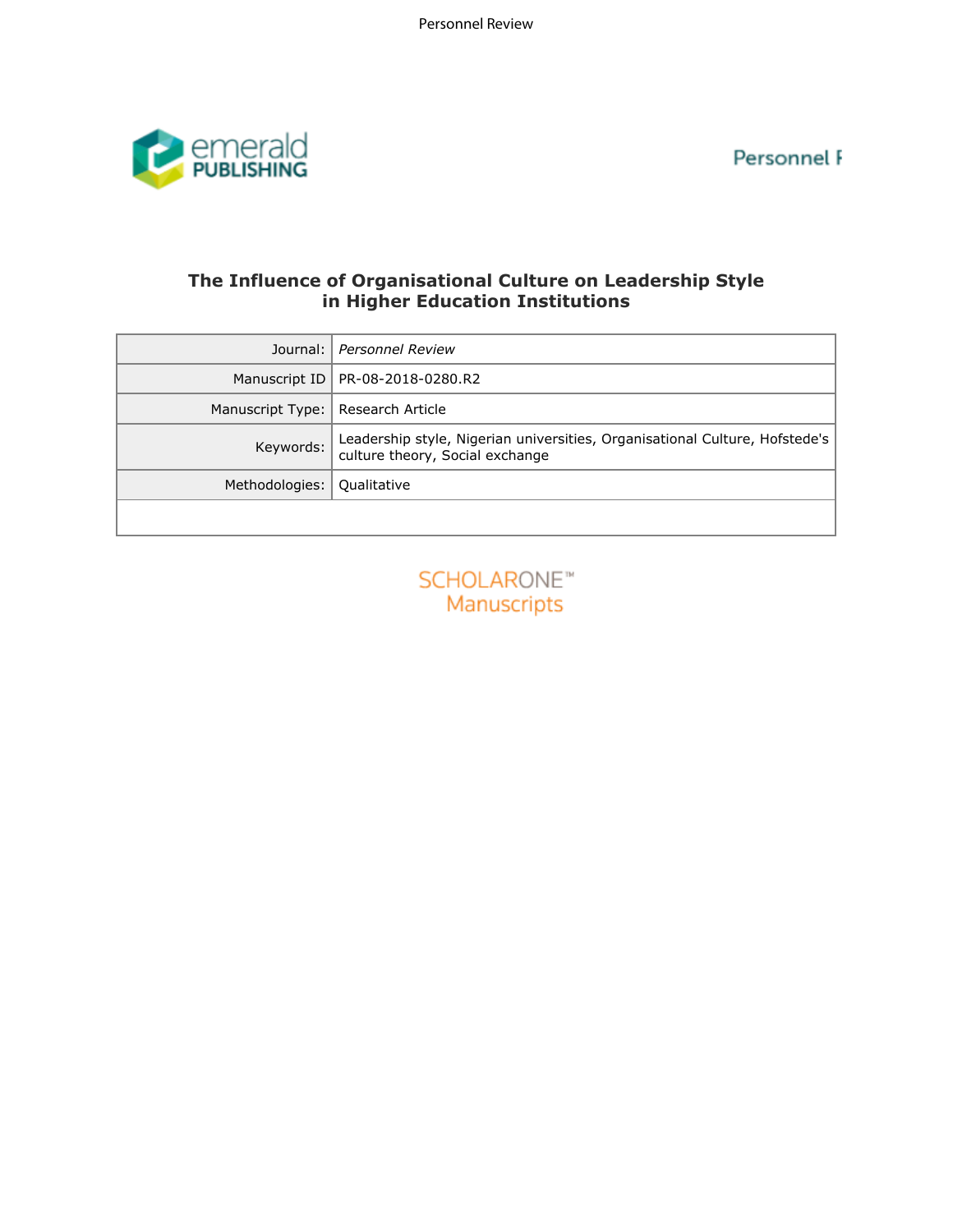# **The Influence of Organisational Culture on Leadership Style in Higher Education Institutions**

#### **Abstract**

**Purpose** – This study aims to explore the impact of organisational culture on leadership styles in Nigerian universities. The study utilises cultural dimensions theory (Hofstede's insights) and the social exchange concept as theoretical lenses to examine the phenomena.

**Design/methodology/approach** – Using a qualitative approach, 40 interviews were conducted with senior academics and non-teaching staff working in Nigerian universities.

**Findings** – The findings reveal hierarchical, patriarchal, servile, and interdependent values as the underlying characteristics of organisation culture, shaping the choice of leadership styles in the management of Nigerian universities. As a result, it emerged from the study that positional, formalised exchanges, paternalism, relational approach, and gendered reactions to leadership were typically adopted in university administration in this context.

**Limitations/implications** – The study relies on a small qualitative sample size, which makes the generalisation of findings difficult. However, the study provides a good understanding of cultural hegemony, framing leadership styles different to those of western cultures.

**Originality/value** – The findings of this study help to bridge the research gap concerning the implications of organisational culture, and its influence on leadership behaviours in the Sub-Saharan African context. Research within this subfield in Africa is rare. Specifically, the study also enriches our understanding of cultural dimensions, informing the leadership methods adopted in higher education institutions.

### **Introduction**

Nigerian universities. As a result, it emergenchanges, paternalism, relational approach, and ly adopted in university administration in this ons – The study relies on a small qualitative sandings difficult. However, the st Over the past three decades, there has been widespread scholarly interest in the interrelationship between leadership and culture. Most recently, a wide array of topical issues, such as global leadership (Jurgen, 2018), cross-cultural leadership (Stephan and Pathak, 2016), and the impact of culture on leadership (Chong et al., 2018) have burgeoned. While these studies have furthered our understanding of leadership theory and practice, research analysis on the application of leadership theories across cultures considers that leadership behaviours and practices are culture-bound (Alves et al., 2006). Significantly, what we know about the nature of leadership in work organisations emanates mostly from research from the western world, while there is a paucity of similar studies from developing countries in Sub-Saharan Africa, where institutional and cultural systems differ from the West. According to Mullins and Christy (2013), some of the cultural perceptions from the West appear around notions of orderly Germans, shrewd Italians and assertive British workers. This situation gives rise to questions concerning the portability of leadership constructs and concepts from the West to non-western regions. In an attempt to fill this gap in the literature, this study seeks to contextually explore the interconnection between organisational culture (OC) and leadership styles based on qualitative data drawn from Nigerian universities. By answering the following research question, we contribute new insights into this knowledge gap in understanding from a non-western context – What is the prevalent organisational culture shaping leadership styles adopted in university administration?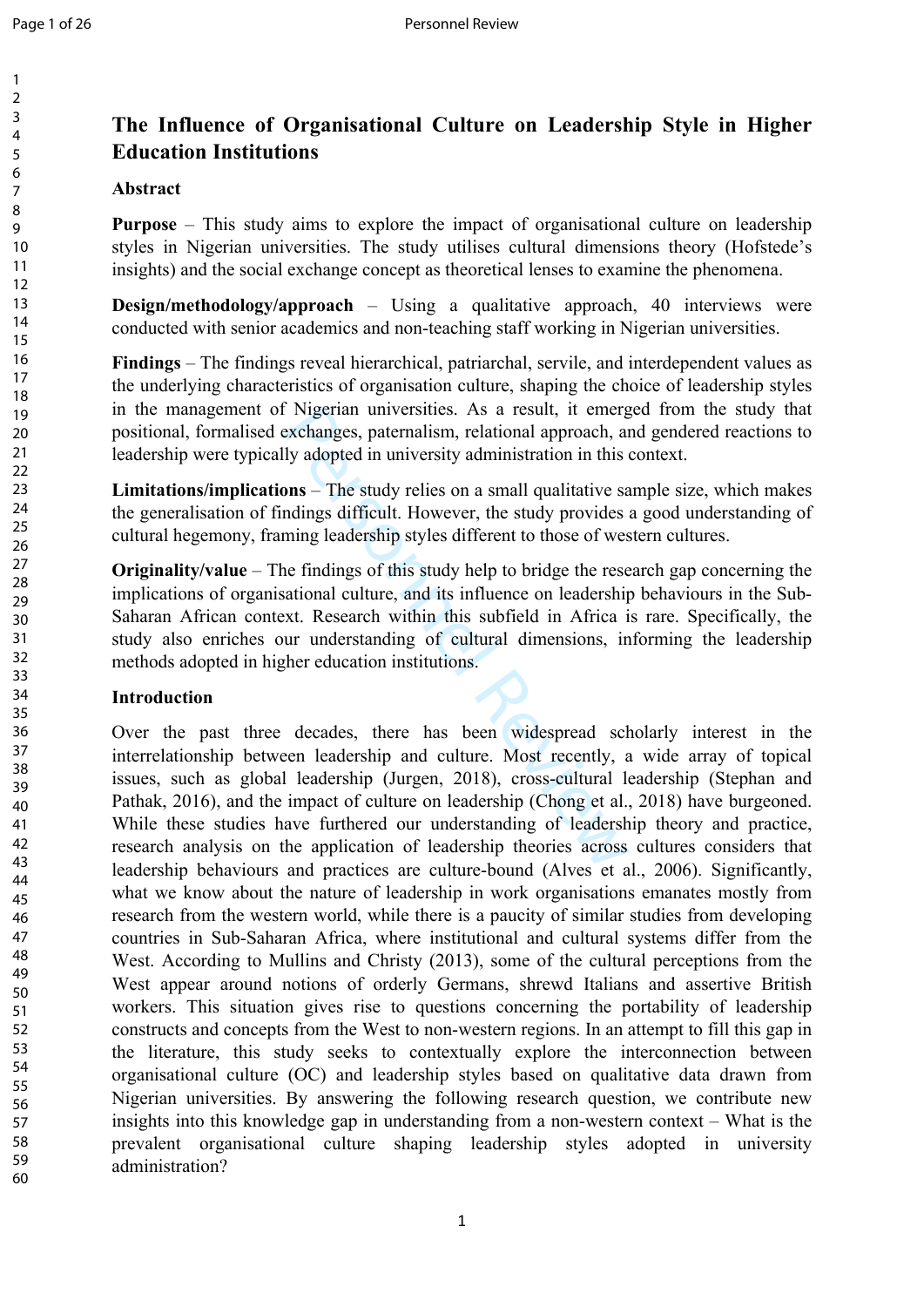Broadly, 'culture' is perceived as socially and generationally transferred. It consists of the customary, value-related, traditional, religious, and behavioural patterns of a particular set of people and is known as the essential root of behaviour and it forms the components of social order (Bulley et al., 2017). For instance, the culture in West African regions (Ghana, Cameroun, Liberia, Benin, Nigeria, etc.) is often described as less egalitarian, more religious, and more collectivist (Ferguson et al., 2008). Collectivists tend to promote cooperation and social relations among groups of people (Hofstede, 1980). The study focuses on Nigeria, the most populous black West African country, with almost 200 million people spread across over 250 ethnic groups (Central Intelligence World Factbook, 2017). Nigerians define themselves as members of a social group (i.e. collectivists). As such, strong ties to and mandatory obligations concerning extended relationships are prioritised far above personal achievements and aspirations among individualistic nations such as the US and UK (Jackson, 2004). The institutionalisation of gender dominance also exists in Nigeria, as men have been socialised to become breadwinners, while women are expected mainly to engage in childcare duties and other domestic affairs (Mordi et al., 2013).

readwinners, while women are expected mainl<br>tic affairs (Mordi et al., 2013).<br>ional features of Nigeria include acceptanc<br>ifferences, especially in the workplace (Ituma<br>eived as providing the rationale for indivio<br>Adegboya Other everyday traditional features of Nigeria include acceptance of hierarchy, gender inequality, and status differences, especially in the workplace (Ituma et al., 2011). This social context is often perceived as providing the rationale for individual and organisational behaviour in Nigeria (Adegboya, 2013). In other words, the macro-context has tendencies of shaping organisational culture (Sackman, 2006). In assessing the leadership situation, Nigeria is plagued with various problems arising from political instability, a high degree of corruption, economic instability, and weak governance undermining good leadership in the country (Dike, 2001). Despite these socio-economic challenges confronting Nigeria, British colonialism has strongly emphasised educational attainment in Nigeria (Ituma et al., 2011). Thus, this paper seeks to provide insights into the cultural nuances and subtleties of how OC influences leadership styles in Nigerian universities. In so doing, our study is organised as follows: the second section presents perceptions of leadership styles and OC in the literature. This is followed by a brief overview of the study context and the method used to collect and analyse the empirical evidence. Thereafter, the results and discussion of the findings are presented. The final section considers the conclusion, study implications, study limitations, and areas for future research.

### **Leadership perceptions**

Over the past five decades, leadership has been a fertile area of research, evidenced by the substantial academic and practitioners' literature on the topic (Clark et al., 2009). While there is no agreeable definition of 'leadership' in the literature, and diverse interpretations of the construct space exist (Dickson et al., 2003), leadership may simply be described as a relationship through which an individual or group of persons with authority influences the behaviour and actions of others (Moorcroft, 2005). It also means getting others to follow (Mauri, 2017). Therefore, leadership is incomplete without attention to followers (Hollander, 1980). A significant theory for explaining the nature of the leadership relationship and its influences on the behaviours and actions of followers can be analysed through the lens of social exchange theory (SET). SET's central premise is that the exchange of social and material resources is a fundamental form of human interaction (Mitchell et al., 2012). In an organisational setting, for instance, the exchange is often said to be characterised by mutual trust, loyalty, respect, and obligations that generate reciprocal influence between managers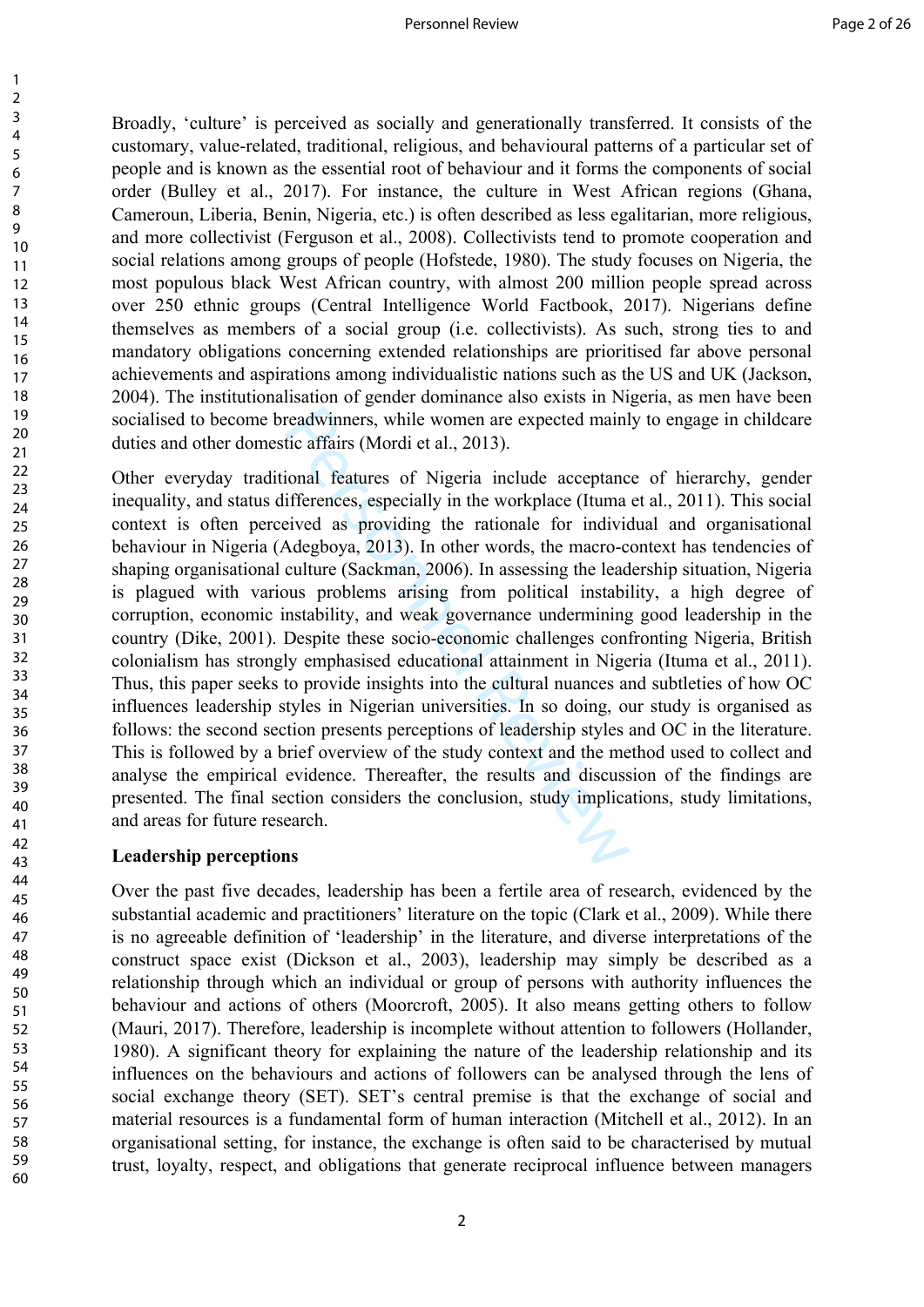> 58 59 60

and their subordinates (Wang et al., 2005). Thus, the social exchange involves leaders conveying the role expectations to their followers and may even provide incentives to those who satisfy these expectations. Similarly, followers will hold role expectations from their leaders with respect to how they are treated and judging by the rewards they will receive for meeting their leader's expectations (Maslyn et al., 2017). Regardless of the reciprocity rule guiding the leader-follower exchange relations, the underlying feature is the nature of leadership and approach according to which the leader influences the actions of others (Buch et al., 2014).

ating from the ways that managers typicall<br>Ily, prominent paradigms in leadership researd<br>d transactional leadership styles proposed by<br>n one hand, the transformational style require:<br>achieve higher levels of performance, In theory, the antecedents of most leadership approaches have evolved around three areas: trait, behaviour, and contingency (Yukl, 2006). However, leadership as a behavioural category has drawn significant research focus showcasing the importance of leadership styles. Mullins and Christy (2013) observed that these styles are ways in which leadership functions are carried out, emanating from the ways that managers typically behave towards their subordinates. Historically, prominent paradigms in leadership research are based on theories of transformational and transactional leadership styles proposed by Burns (1978) and Bass (1985) respectively. On one hand, the transformational style requires a leader to inspire and stimulate followers to achieve higher levels of performance, with the end goal of developing followers into leaders (Epitropaki and Martin, 2005). On the other hand, transactional leadership is a management style of controlling, organising, and promoting compliance from subordinates with both reward and punishment framing the exchange process (Burns, 1978; Bass, 1985). Other well-established leadership styles in the literature are laissez-faire (where the leader delegates power and decision making to followers (Skogstad et al., 2007), authoritarian (sometimes described as autocratic), and shared leadership (which aims to build partnerships, promote joint responsibilities, and participatory in style (Yukl, 2006). While these leadership styles and many more deconstruct leadership into different behavioural categories, there are consistent views within the literature that the integral factor influencing the choice of leadership styles is the cultural context (Dickson et al., 2012; Schnurr et al., 2017).

Due to increasing globalisation and economic integration among industrialised and even developing nations in trade, education, goods, and services, scholarly interest on the implications of cultural context on leadership practices has strengthened (Northhouse, 2013). As explained above, cross-cultural research on leadership has revealed that there are different cultural endorsements of leadership across cultures (e.g. Steers et al., 2012). For instance, it was found in one study that Americans tend to over-romanticise and idealise their leaders to the extent of even glossing or trying to hide some inconvenient truths about them (Parrillo, 2013). On the contrary, Europeans are known to be less enthusiastic about those in leadership (Mittal and Elias, 2016). Moreover, these western societies are individualistic cultures and tend to promote personal achievements, autonomy, uniqueness, and separateness (Hofstede, 1980). Brodbeck et al. (2000, p. 5) found that in western Europe, for instance, respect for leaders is based on egalitarian values, which means 'achieved status is valued more highly than ascribed status'.

However, in West Africa, specifically Ghana, Cameroun, and Nigeria, the concept of leadership is a function of deep-rooted collectivism displayed in communitarian dispositions (Hofstede, 2001). These societies are typically socialised to give high regard to elders and those with superior status, who are considered as having more wisdom and custodians of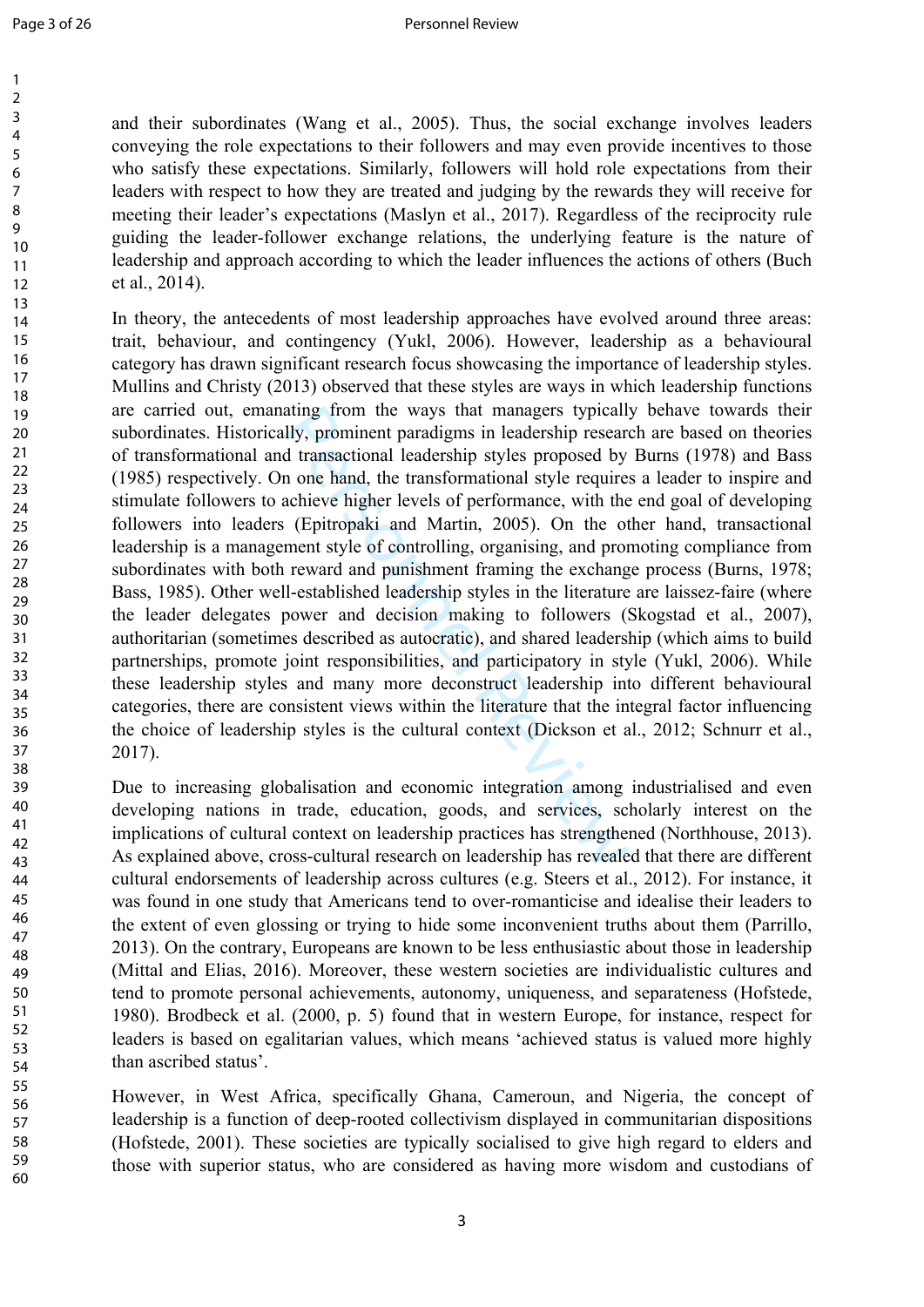community traditions. Such a leadership position is consistent with the traditional chieftaincy system of governance (Jackson, 2004). Bulley et al. (2014) are of the view that this less than egalitarian nature of rulership has found expressions in the leadership styles used by managers in African organisations, which are often perceived effective by subordinates. More importantly, a pattern of managerial system in Sub-Saharan Africa is said to be underpinned by the well-known Ubuntu leadership philosophy, which is anchored in history on governance, reflecting headship under 'a family atmosphere…philosophical affinity and kinship among and between indigenous people of Africa' (Karsten and Illa, 2005, p. 610). 'Ubuntu' is a term used among the Bantu tribe of South Africa and literally translates as a humane style of leadership based on collective solidarity, morality, and communalities (Okereke et al., 2018). As such, this cultural orientation is also a strong determining factor in the formation of perceptions that shape social conduct in organisations. Therefore, there is a plausible reason to believe that the dynamics of the leadership practices of a particular workplace will be a function of the OC that persists in such a group or society.

#### **Organisational culture**

notion of the OC that persists in such a group of<br>
e<br>
e<br>
lective programming of mindsets showing the<br>
p from another (Hofstede, 2001), OC, theref<br>
ity and comprises deeply rooted artefacts, cre<br>
and basic assumptions that Since 'culture' is a collective programming of mindsets showing the perceived differences of members of one group from another (Hofstede, 2001), OC, therefore, is analogous to an organisation's personality and comprises deeply rooted artefacts, creations (e.g. slogans and logos), shared values, and basic assumptions that give unique meaning to organisational membership and guides workplace behaviour (Schein, 2010). Affirming this position, Choi and Scott (2008, p. 34) consider OC as a 'deep and complex part of an organisation that strongly influence organisational members'. Furthermore, the Global Leadership and Organisational Behaviour Effectiveness (GLOBE) project initiated by House et al. (2004), conceptualised OC as 'shared motives, values, beliefs, identities, and interpretations or meanings of significant events that result from common experiences of members of collectives that are transmitted across generations'. In essence, OC is perceived as the relationship between employers and employees influenced by workplace norms and traditions (Sackman, 2006). Accordingly, leaders are perceived as needing a profound understanding of OC, its impact, and its nature (Sharmar and Sharma, 2010). Moreover, leadership as a phenomenon, particularly within a workplace context, plays an integral role in OC cultivation (Kargas and Varoutos, 2015).

Instructively, Bass and Avolio (1993, p. 51) argue that an 'organisation's culture develops in large part from its leadership while the culture of an organisation can also affect the development of its leadership'. For instance, the transformational leadership style is associated with positive connotations engendering high levels of motivation, constructive inspiration, and a sense of efficacy among followers (Burns, 1978; Bass, 1985). As such, the cultural propensities of transformational leaders may be enmeshed in higher values for motivation and morality built on a social exchange of mutual elevation and inspirational stimulation between leader and followers. However, the transactional leadership style thrives as a form of social exchange system between leaders and subordinates, according to which compliance from subjects is obtained by means of rewards and sanctions (Suhha et al., 2016). Assumedly, transactional leaders work within an OC that follows protocols, procedures, rules, and regulations guiding such social exchanges. An authoritarian style (sometimes autocratic) is exemplified when absolute power resides in the leader, who exercises total control over decisions and procedures and works tasks with little or no input from group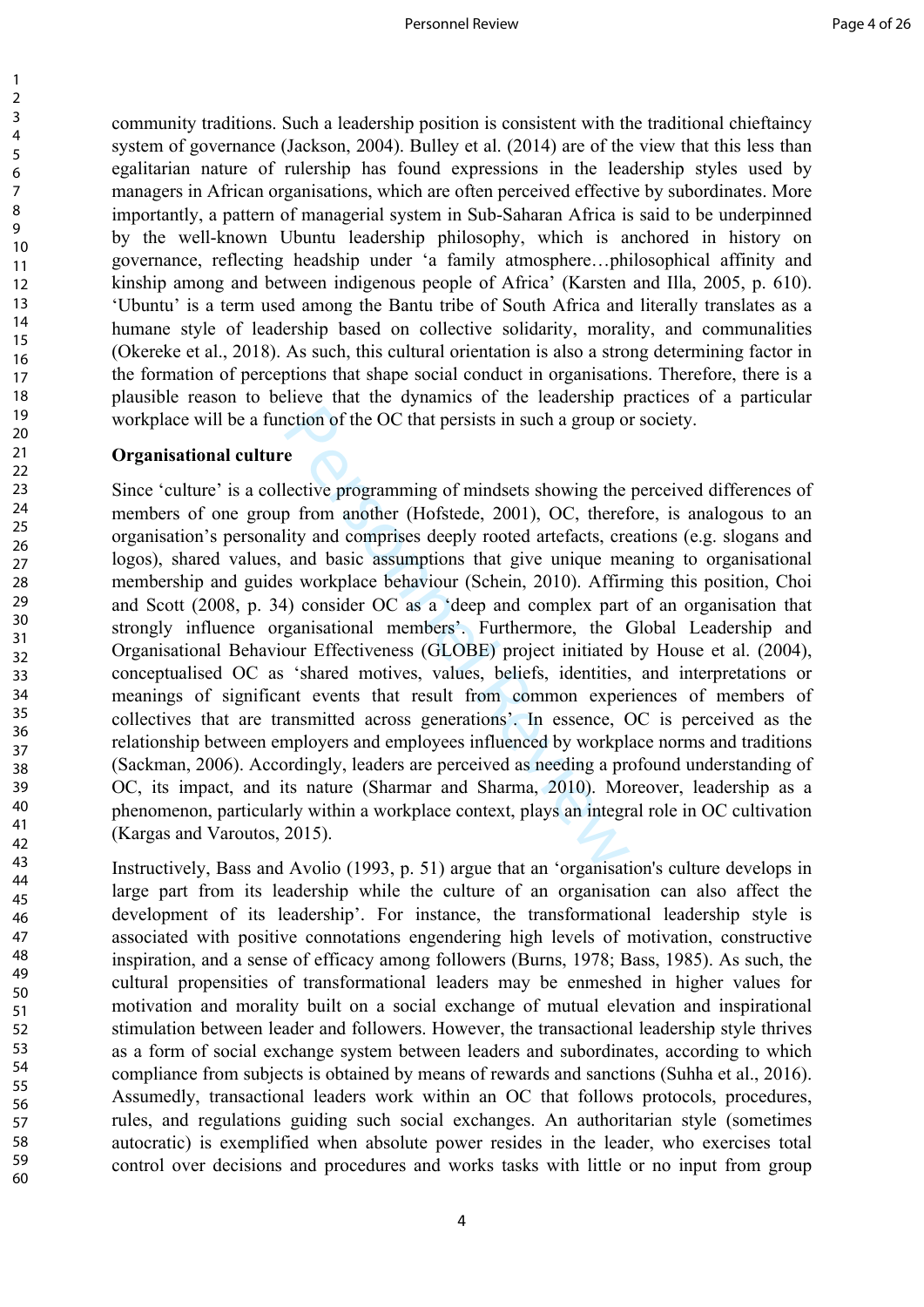$\mathbf{1}$  $\overline{2}$  $\overline{3}$  $\overline{4}$ 5 6  $\overline{7}$ 8 9

members (De Hoogh et al., 2015). This dictatorial style of leadership may portray an oligarchic workplace culture. These landmark theories on leadership styles and their impacts on shaping different OCs have immensely contributed to grounding knowledge on the interface between leadership and OC. However, a vast majority of studies on OC and leadership behaviours have been performed in Western societies. The validity of these findings must be proven by a process of testing their applicability to other cultures.

group relationships and communal responsib<br>ce (PD) as a cultural dimension; the extent to<br>istribution of power and status privileges amo<br>ofstede, nations with high PD tend to expect us<br>superiors with acclaimed status and a Thus, the Sub-Saharan African context can provide a fertile test field for OC as a concept originating from the West, given the differences between the individualist and collectivist cultures upheld by the members of these respective societies. Geert Hofstede's original research on the impact of culture on the work values established that cultural individualism and collectivism are opposite poles (Hofstede, 2001). According to Hofstede, individualist societies emphasise the supremacy of individual goals and personal achievements, while collectivists prioritise group relationships and communal responsibilities. Hofstede further identified power distance (PD) as a cultural dimension; the extent to which a culture accepts and endorses uneven distribution of power and status privileges among members (Hofstede, 1980). According to Hofstede, nations with high PD tend to expect unquestionable obedience and submission towards superiors with acclaimed status and authority. In lower PD countries, people expect and accept power relations that are more democratic and consultative in nature. Additionally, a masculinity/femininity divide was also proposed to portray gender identities as culturally determined by role expectations in different societies. For instance, Hofstede contended that 'a society is called masculine when emotional gender roles are clearly distinct: men are supposed to be assertive, tough, and focused on material success, whereas women are supposed to be to be modest, tender, and concerned with the quality of life' (Hofstede et al., 2010). This is why men in most non-western countries are seen as breadwinners, while women are perceived as home and child carers.

Cross-cultural researchers (Lok and Crawford, 2004; Furmanczyk, 2010) have long argued that culture has implications on the attitude of people towards their surroundings, human nature, action, time and interpersonal relations within the firm. For instance, leaders' cultural socialisation affects their perception, behaviour and lifestyle (Furmanczyk 2010). Culture has a substantial impact on the leader's interpersonal skills (whether they are empathetic or intuitive), ethical, (their sense of organisation justice), leadership styles (charismatic, transformational, authoritarian and paternalistic), or whether they are collectivists/individualist; unitarist or pluralistic in mind-set etc. Culture also impacts mechanisms through which leaders enforce their vision, i.e. through hierarchical or flatter organisational designs or different forms of OC (including network, mercenary, fragmented and communal) perspectives of OC (including integration, differentiation and fragmentation) and different types OC such as bureaucratic, supportive and innovative in nature (Lee, 2001). Also building on the strong foundation of Hofstede's theory, the current study seeks to contextually examine the various types of leadership styles in Nigerian universities using the different cultural dimensions (as proposed by Hofstede) to consider how leadership practices in the workplace are influenced by OC.

#### **The study context**

The evolution of universities in Nigeria began with the introduction of western education by foreign Christian missionaries and British colonialists. Even though the development of the Nigerian university system may not have been smooth sailing since its inception, one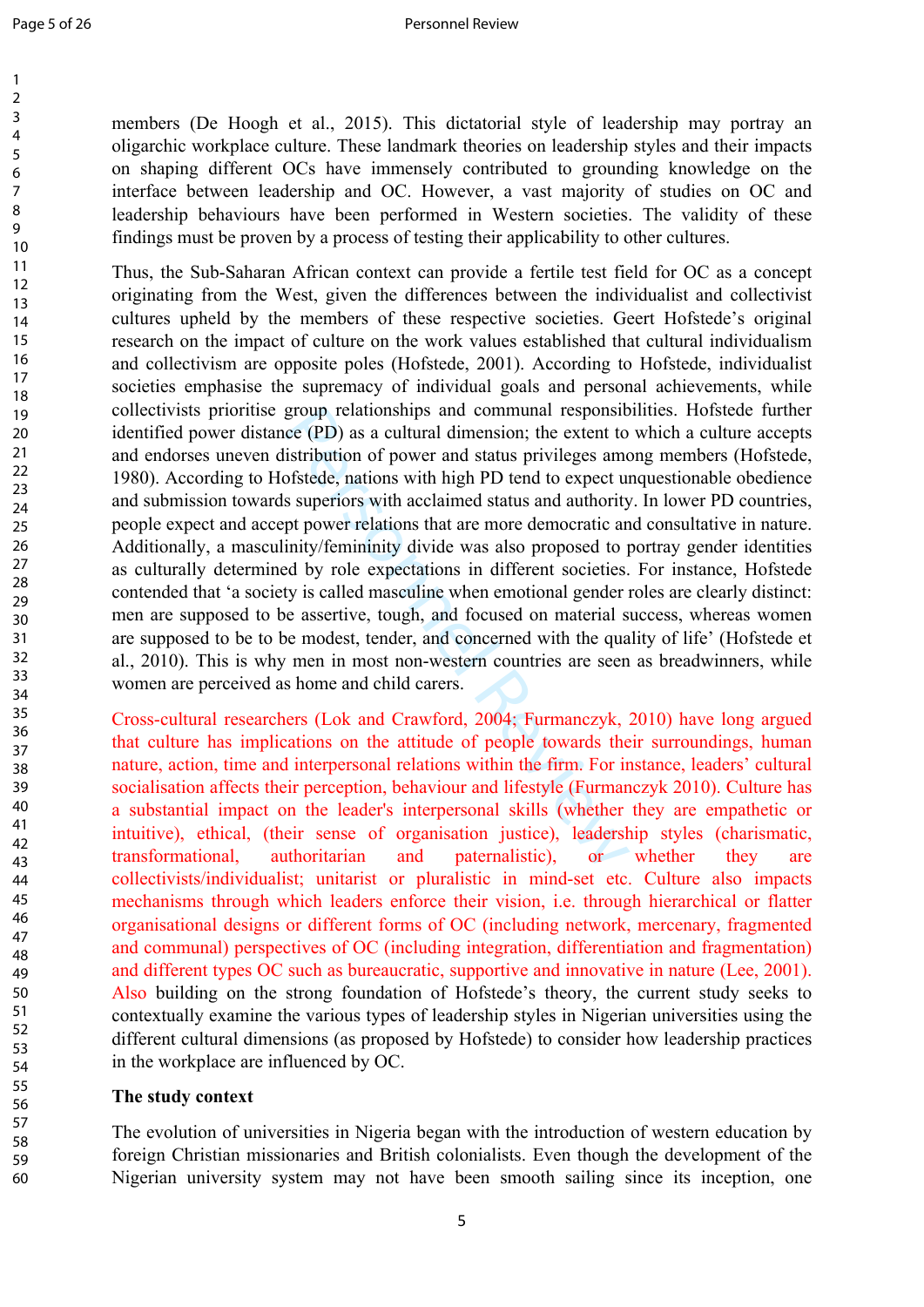fundamental success it brought to the nation (especially after independence in 1960) was the abundant opportunities for Nigerians to earn the requisite education necessary for labour market entry both locally and internationally (Otonko, 2012). Thus, the increasing desire for skilled human capital in an already saturated Nigerian labour market coupled with astronomical unemployment rates, heightened corruption, and a problematic political climate in Nigeria is making young people struggle to earn higher education degrees and certificates needed for gainful employment. Moreover, the Nigerian society is known for maintaining long-term commitment to the member groups, be it nuclear or extended families (Aluko, 2003). This is why parents take-up the responsibility of funding the education of their children and wards in Nigeria.

rous public, private, and state-owned univers<br>sistently faces challenges ranging from inad<br>hing and research standards; deteriorating inf<br>ous leadership problems. Daramola and Amos (<br>adership categories within the Nigerian Despite the rapid expansion of Nigerian tertiary institutions as a result of the liberalisation policy introduced by the democratic government in 1999, which brought about the establishment of numerous public, private, and state-owned universities (Obasi, 2007), the educational sector persistently faces challenges ranging from inadequate funding; student cultism; declining teaching and research standards; deteriorating infrastructure; examination malpractices; and various leadership problems. Daramola and Amos (2016) reiterated the fact that there are diverse leadership categories within the Nigerian university community, namely academics, administrators, non-academics, and student unions. It is essential to note that key academic leadership positions, such as deans of faculties, departmental heads, and other nonteaching leadership roles held by senior non-teaching staff, are integral to a university's survival in Nigeria. While leadership is broadly interpreted as an interpersonal influence that a person in charge exerts in a situation in getting others to follow them, it may often be the influence level of the organisational context and culture that determines the preferred leadership style. Therefore, the present study aims to explore influences of OC on leadership practices in Nigerian universities.

#### **Methodology**

The exploration of leadership and organisational culture issues in higher education institutions in Nigeria requires the adoption of a research approach, which is able to obtain data that is both 'rich' in contextual information and 'deep' in understanding (Saunders et al., 2012). Consequently, this study is rooted in the phenomenological research approach, which emphasizes individuals' lived experience and perspectives of participants (Maykut and Morehouse, 1994). We adopted a qualitative method involving 40 semi-structured interviews with key informants considered leaders in their various universities based on their rank and the key position they occupy in the three selected universities in the south-west region of Nigeria. A qualitative approach was considered apposite for this study because it is an appropriate means for an in-depth understanding of hitherto under-researched phenomena (Cresswell, 2008) and leads to the discovery of 'richly detailed narratives of the lived experiences of individuals' (Fassinger, 2001, p. 279). Moreover, the paucity of existing research on leadership and organisational culture in the higher education in the Nigeria context suggest that testing pre-conceived hypotheses could be premature. Thus, the qualitative design enabled us to meet the objectives of this research, permitting in depth exploration of the different issues that emerged around the topic of leadership and organisational culture in the higher education context in Nigeria. The demographic characteristics of the sample are specified below.

#### **INSERT TABLE 1 HERE**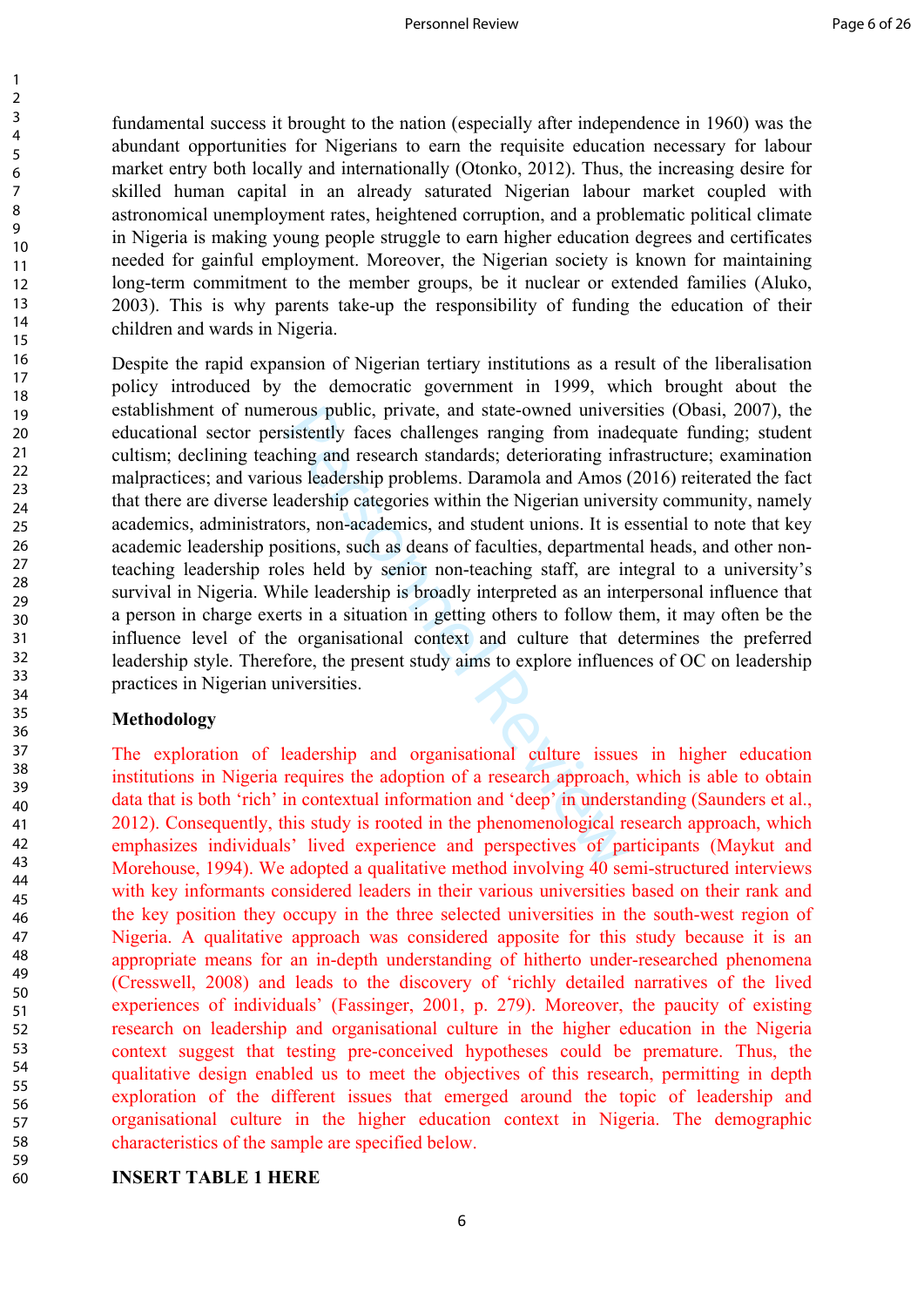As shown in Table 1, three universities located in the south-west region of Nigeria were visited, and formal consent to conduct a field study in each institution was obtained. In Table 1, Public University 1 is one of the oldest universities in Nigeria (founded over 50 years ago) while the two private universities  $(2 \& 3)$  were established 10 and 12 years ago respectively. The sampling technique adopted was purposive. As part of a wider study, semi-structured interviews were conducted with key officers of each university comprising Deans of Faculties (especially professors), Heads of Departments (mostly senior lecturers), senior registry staff (heads of professional service unit), and heads of library services. The sample included senior academics and non-teaching staff in three Nigerian universities. Pseudonyms have been used to represent the names of the interviewees and universities for confidentiality reasons. The sample of university leaders deliberately included leaders from both 'old' and 'new' universities in order to provide broader insight, enhance generalizability, and so that divergent views could be explored.

ited by a combination of existing contacts, referality to participate was based on the leadershice: a minimum of 10 years. Participants compy had a right to withdraw from the study volunon. The semi-structured interviews w Participants were solicited by a combination of existing contacts, referrals, and a snowballing process, while eligibility to participate was based on the leadership position held and the years of work experience: a minimum of 10 years. Participants completed consent forms and were informed that they had a right to withdraw from the study voluntarily at any stage in the interview for any reason. The semi-structured interviews were conducted individually for about 45-60 minutes. The semi-structured interviews allowed for a deeper pursuit of emergent topics and themes than the initial planned questions would have allowed. Interview questions focused on understanding the underlying OCs of these institutions that influence the choice of leadership styles. Representative of the questions asked are:

1. What leadership style do you adopt in your day-to-day running of the affairs of your faculty/department/registry?

- 2. What leadership qualities do you display in getting work done?
- 3. What is the prevalent OC in your institution?
- 4. How does this culture influence your leadership style?

The questions were intentionally open-ended with prompts used to expand discussion and to further elicit the views of the participants. Probes were developed to clarify and explore key issues in depth and signalling to follow interesting lines of inquiry. All interviews were transcribed verbatim shortly after the interviews. All interviews were audio recorded with the permission of the respondents, using a flexible interview protocol. Theoretical saturation was achieved after completing 35 interviews, but to ensure all themes relevant to the study were covered, five additional confirmatory interviews were conducted. These supplementary interviews were conducted to corroborate the previous interview findings. Thereafter, a thematic analysis procedure (TAP) was used to examine the datasets after transcription of audio recordings. TAP is a qualitative design used to identify, analyse, and report patterns (themes) within datasets (Braun and Clarke, 2006). In ensuring the trustworthiness of our qualitative study, as proposed by Guba and Lincoln (1994), we meticulously adopted a qualitative coding system, which is a well-known method in qualitative inquiry. This involved generating codes indexed from transcribed interviews i.e. engaging in a data reduction process through open coding, which involves analysing textual content and creating 'tentative descriptions' from chunks of data directly addressing the research question (Cresswell, 2008). In TAP, data is fractured and integrated to form conceptual themes grounded in the data. Thus, codes with similar characteristics (underlying ideas) were identified and appropriately collapsed to form a category or theme during our analysis.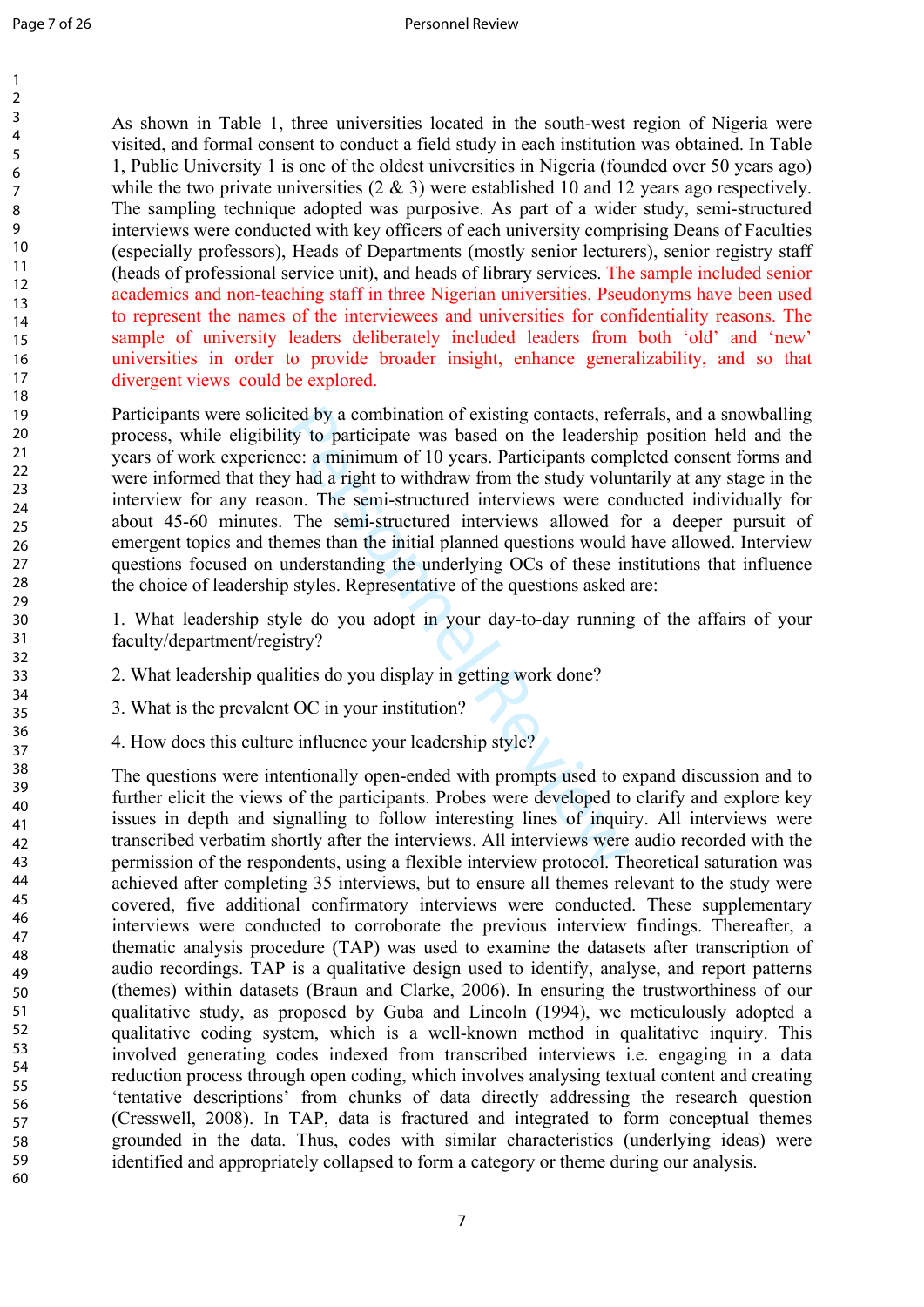The coding and categorisation were first conducted independently by two of the authors and then corroboration given to emerging themes by comparing and discussing individual interpretations. There was a high degree of corroboration with only four significant cases of disagreement (this related to the interpretation of implied meaning of some of the participants views) which were resolved by discussion until agreement on all classifications was reached. To further enhance the validity of the data analysis process, we invited two experienced qualitative researchers familiar with the aims of this research to independently review our coding and categories. The researchers independently coded a random sample (15%) of the interview transcriptions to assess the reliability of the categorisation scheme. We calculated inter coder reliability using Cohen's (1960) kappa. The result of inter-rater reliability between primary coding and secondary coding (Kappa 0.92) showed a high level of agreement which is well above the minimal threshold (kappa 0.70) suggested by Cohen (1960).

### **Results**

The research inquiry, themes, samples codes, and illustrative codes are presented in Table 2. Overall, five themes emerged from our findings describing leadership styles. Furthermore, the characteristics of OC were identified as: hierarchical, patriarchal, servile, and interdependent values. In-depth analyses of each area are given below.

### **Positional style**

hemes, samples codes, and illustrative codes a<br>merged from our findings describing leaders<br>
<sup>2</sup> OC were identified as: hierarchical, pa<br>
In-depth analyses of each area are given below<br>
<sup>1</sup><br>
<sup>1</sup> academics narrated that thei In this category, ten academics narrated that their choice of using their position authoritatively is derived from intensifying changes to the work environment in Nigerian universities. This was perceived as propelling the need for senior academics holding leadership positions (such as deans of faculties and heads of departments) to become task oriented when managing academics and non-teaching staff under their headship. In the public university, for instance, some of the deans and heads of departments described the extremely high expectations from university management in ensuring teaching and research standards are not compromised makes some of them act authoritatively. Professors also felt their position as a professor should naturally command the utmost respect and ignite faculty members to action. The following quotations typify the participants' shared views:

As the dean of this faculty and a senate member (that is, the highest decision-making body on academic matters in this university), my leadership style entails giving orders and commands to the community of lecturers and scholars in getting our academic and administrative work done, irrespective of our daily heavy workload. So, I ensure all academics and non-teaching staff in my faculty have respect for hierarchy […] I showcase self-asserting behaviours that prioritise hard work at all times (Participant 2, Public University 1).

For me, my leadership style is characterised by peremptory headship. I am known for my strict supervision of teaching and research activities of all lecturers in the economics department, regardless of the long working hours and tight deadlines to publish papers […]. Although to a permissive degree, I encourage everyone to contribute in decision making […]; however, the final implementable decisions reside with me as the head of department. Sometimes I listen to popular opinions from my colleagues in order not to distort our [tightknit] social ties and moral obligation to support one another as a team, […] I sometimes also discard those opinions I feel are irrelevant and ensure credible pedagogical approaches emphasising practical skill acquisitions in our taught courses are strictly adhered to (Participant 25).

I perceive our organisational culture thrives on a top-down control tradition whereby the Vice-Chancellor is vested with absolute powers to oversee academic programming and research development […]; so, I adopt a directive style of leadership by setting strict but clear objectives for my faculty staff in line with management decisions (Participant 4).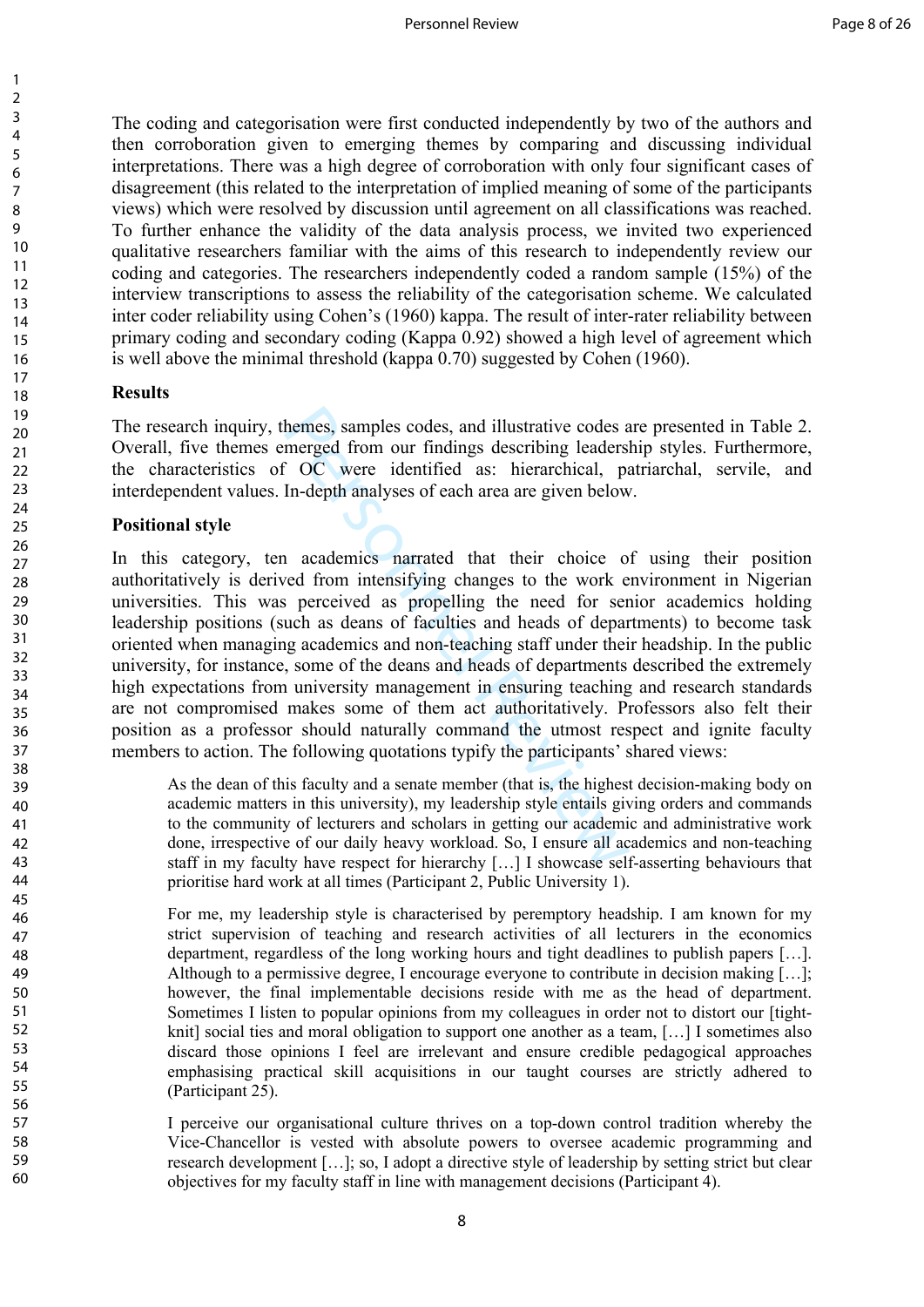These examples indicate that increasing workloads, a hierarchical culture, and bureaucratic tendencies are features necessitating the use of power based on position and title. In Hofstede's (1980) study, with a score of 80%, Nigeria is rated high in PD. This suggests that Nigerians accept authority bestowed on those within the apex of management (traditionally called 'bosses'). Consequently, university administration is regulated according to the dictates of 'legal rationality' (Weber, 1978). The emphasis here is that those at the lower cadre of employment are mandated to be submissive and obedient to those in organisational leadership. These findings align with those of Heystek (2016), who considered educational leadership in developing countries as sometimes authoritarian in nature and perceived that positional leaders in those contexts often rely solely on their formally defined roles to influence or coerce followers to obey them.

idual's non-utilitarian qualities (Blunt and Jor<br>reported that 'the virtuocracies of Korea and<br>vorth, demonstrated by their mastery of the C<br>ot need to justify their status by performing s<br>ept perhaps maintaining harmony [ This leadership style is also found in some East Asian countries e.g. Hong Kong, Korea, Japan, and China, where a leader's legitimacy and acceptance are often perceived as contingent on the individual's non-utilitarian qualities (Blunt and Jones, 1997). For example, Whitley (1992, p. 113) reported that 'the virtuocracies of Korea and China ruled because of their superior moral worth, demonstrated by their mastery of the Confucian classics. This meant that they did not need to justify their status by performing some useful function on behalf as a whole, except perhaps maintaining harmony […]'. This may be different from leadership practices in the West, where high value is given to teamwork, rationality, delegation, and empowerment (Dickson et al., 2003). It is therefore unsurprising that cultural differences play an integral part in creating guidelines and reinforcing preferred leadership styles accepted in one country and rejected by another. Thus, positional leadership behaviours may thrive in Nigeria where the PD is high when compared to some western societies with lower PD indices (Hofstede, 1980).

### **Formalised exchanges**

Eight respondents were identified as using this type of leadership approach. They described being very formal and keeping to protocols when dealing with their subordinates. The style was found to be transactional in nature and these leaders in the universities were those who valued structure and order among followers. The effectiveness of this style is premised on a social exchange between the leader and their followers, according to which the leader champions compliance through the use of rewards and punishments. As a result, the leadermember exchange is premised on a contractual obligation in which the respondents (i.e. leaders) set goals; monitor and reward performance; and sanction academics and nonteaching staff who fail to meet expectations. For instance, Participant 21 commented:

Speaking metaphorically, a visible leadership style I am known for is 'dangling carrots', which represents recognition and praise I often shower during our monthly faculty board meeting on academics that are showing outstanding competences in the areas of teaching and research output, and I 'wield a stick' by reminding those who are not pulling their weight of the dire consequences of scoring below average during performance management reviews done annually […]

Similarly, Participant 11 stated:

Since our legitimate authority as heads of departments is derived from bureaucratic structures of the university, my leadership style is shaped by our organisational culture, which demands everything we do should be strictly formalised […]. I follow these protocols and always communicate by email all work tasks and outcomes expected by the university management.

Participant 9 echoed this position: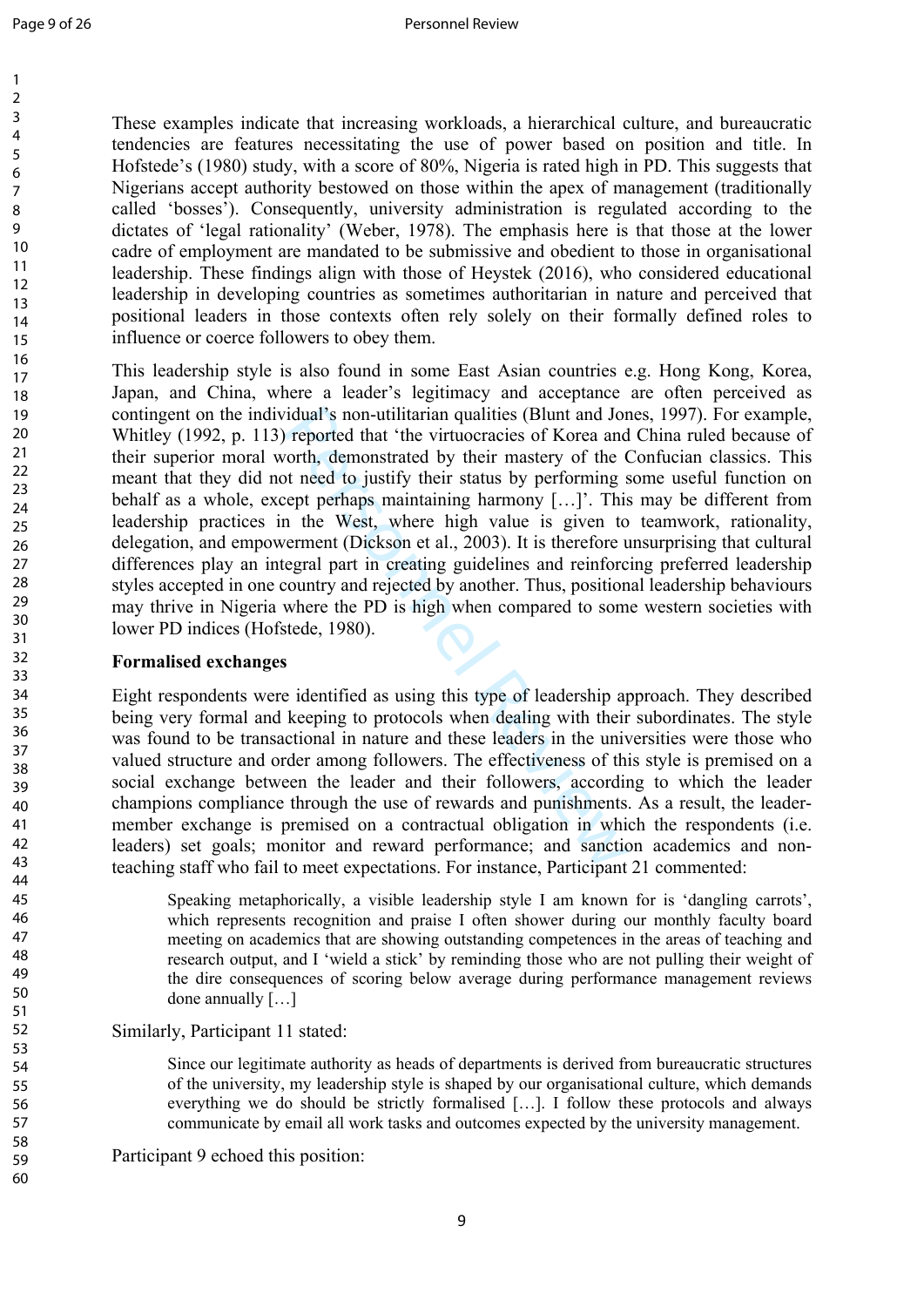Institutional governance in Nigerian universities is, most of the time, centralised, which makes me prefer leading by telling people what to do and ensuring compliance with standards prescribed by top management for the community of teachers and scholars […]. As the head of department, I closely monitor deviances and correct errors through disciplinary actions and also encourage those complying with the set standards.

Another example is as follows:

What works for me in terms of my leadership approach is to motivate and direct staff of our university primarily through appealing to their own self-interest, which I do by making people comply uncompromisingly with my instructions since they know the benefits of obeying guidelines and the repercussions for deviating from them. This is because the managerial approach to university governance in this institution is based on centralising decision-making, which creates uniformity in the system (Participant 29).

ut their expectations by setting rewards for<br>poing erring staff. Thus, our findings confirm I<br>miversality in the transactional leadership para<br>ures. Typically, this leadership style is based a social exchange tradition of From the findings, the 'carrot and stick approach' is evident in Nigeria, as institutional leaders are clear about their expectations by setting rewards for those who adhere to instructions and sanctioning erring staff. Thus, our findings confirm Bass's (1997) conclusion that there is a level of universality in the transactional leadership paradigm in a wide range of organisations and cultures. Typically, this leadership style is based on a relationship of mutual dependence and a social exchange tradition of 'I will give you this, if you do that' (Mullins and Christy, 2013, p. 385). However, this leadership approach may flourish more in Nigeria because of the pronounced hierarchical OC (see Table 2) found to shape this leadership style, and identified as focusing on managing by controlling, organising, and ensuring adherence to tasks through the instrumentality of reward and punishment (Bass, 1981).

#### **Paternalism**

The leadership styles of nine participants conform to paternalism. Narratives from these participants suggest a preference for a leadership style that combines the use of strong authority and shows empathy for others. There is evidence in the participants' comments that Nigerians value leaders who, despite their power and position, are also concerned about the needs and wellbeing of people. The perspectives shared by some of the participants revealed a focus on institutional culture that demands respect for age, seniority, and professional status. These interviewees described that the Nigerian culture practises customary obedience to those 'above' them and espouses values of portraying excessive willingness to serve and please superiors, who in return have the responsibility to make decisions that are in the best interest of their subordinates. The following responses evidence this finding:

Given the unduly complicated administrative protocols and academic cores of this public university, I combine strong discipline and adeptness in my leadership style as I ensure smooth running of the day-to-day administrative activities. With increasing pressure to maintain our status as the best citadel of learning among other Nigerian universities, I assert authority and control with some level of fatherly benevolence as part of our institutional culture when relating to all members of staff (Participant 6).

As Nigerians, you know, our cultural roots indicate that obedience is owed to the leader, mainly by virtue of his or her status […]. This traditional value influences my style of leadership, which is fashioned towards nurturing to build my work group […]. I thank God because both the permanent and adjunct lecturers in my department are very submissive and respectful, maybe because of my age (Participant 35).

By the special grace of God, I use a didactic approach in leading members of my department [...]. As a Christian, I believe in moral uprightness and hard work, which I demand strongly from every departmental staff member. I equally try my best to provide support, guidance,

 $\mathbf{1}$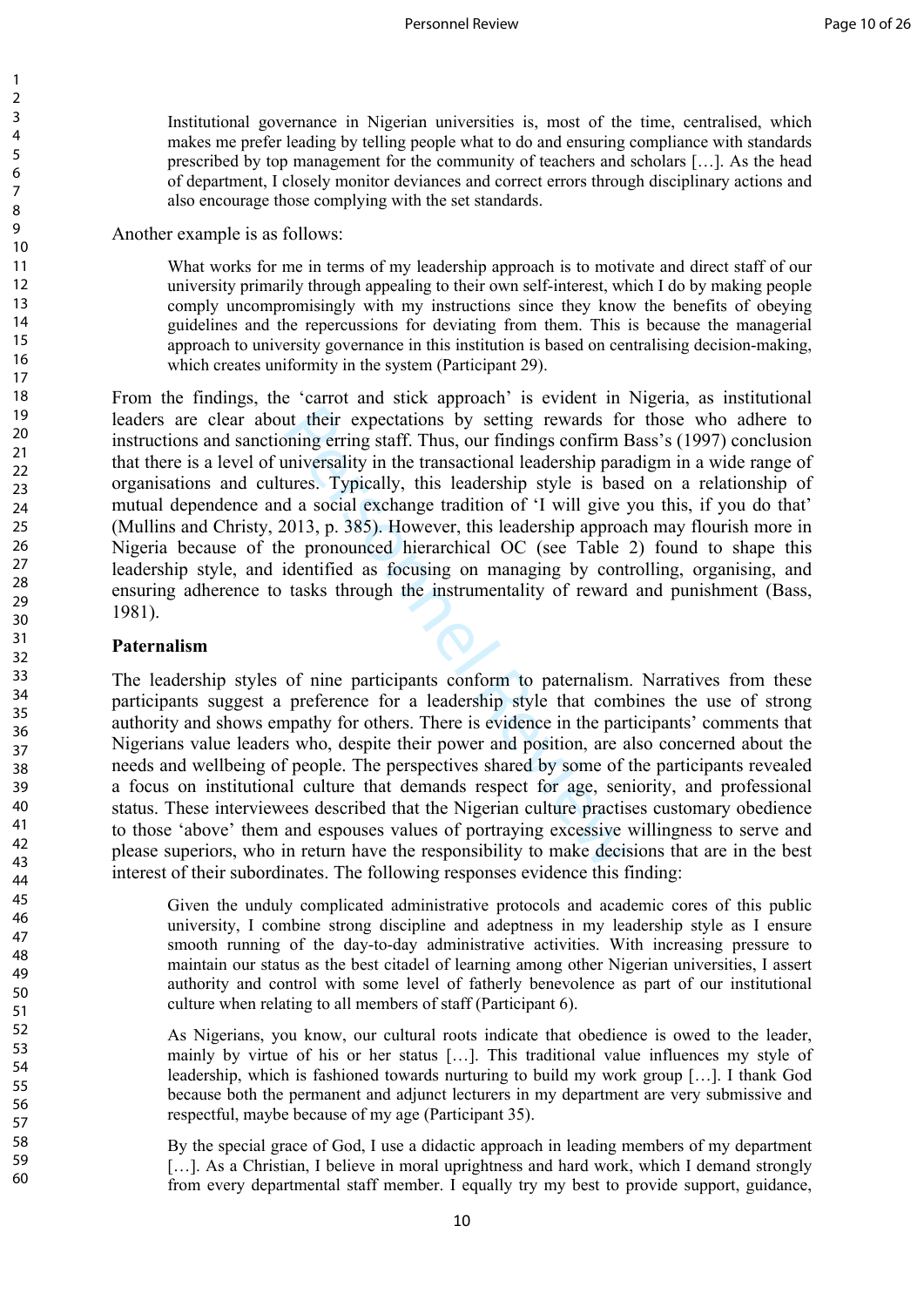$\mathbf{1}$  $\overline{2}$  $\overline{3}$  $\overline{4}$ 5 6  $\overline{7}$ 8 9

and care in a paternal way so that no one is afraid of approaching me when they need help (Participant 23).

The above findings evidence that paternalistic leadership is associated with the use of control, caring behaviour, moral integrity, and paternal benevolence. Instructively, cross-management literature recognises paternalism as a thriving concept in developing economies in Asia and Africa (Cheng et al., 2004; Ayoko and Hartel, 2006; Jackson, 2016). According to Bolden and Kirk (2009), this is because cultural values shaping leadership and management in Sub-Saharan Africa, for example, include sharing; the sanctity of commitment; respect for compromises and concessions; deference to higher ranks; good social relations; and an acceptable culture of servility. A similar culture of paternalism also exists in Chinese organisations (Farh and Cheng, 2000). However, this leadership practice has been perceived negatively in western societal contexts, where democratic, consultative, and participative forms of management are more popular (Pellegrini and Scandura, 2008). Additionally, Aycan (2006) argued that the benevolent feature of paternalistic management has been hard for western scholars to comprehend. Martinez (2005) also raised concerns about the use of 'control and care' ingrained in paternalism, which is also difficult for westerners to digest. Furthermore, Jackson (2016) perceived that a leader's care and protection roles may be seen as a violation of privacy in these individualistic societies, where people tend to be selfdirected and autonomous (Hofstede, 2001).

### **Relational approach**

Example 10 parameter of paternalistic manager<br>
expongance of paternalism, which is also difficult 1<br>
2016) perceived that a leader's care and prote<br>
acy in these individualistic societies, where<br>
us (Hofstede, 2001).<br>
the Further evidence from the study, especially from the non-teaching staff (six participants), revealed preferences for a relational approach, as evidenced in Table 2. These interviewees appear to value collectivism and the Ubuntu style of management. They claimed that in order to attain leadership effectiveness, emphasis should be placed on having a harmonious relationship, humaneness, and collectivist bonds with subordinates. The participants shared their views as follows:

Since we hold cultural values that strongly reflect a concern for others in high esteem, my leadership style is informed by this conventional tradition, as I treat every staff member in the registry as family members who need to be taught that the quality of cordial relationship between leaders and their subordinates goes a long way in influencing the desired performance-related outcomes (Participant 29).

I adopt a people-oriented style of leadership in getting my team (in this bursary department) to carry out their daily work tasks […]. I do so by establishing trust, establishing mutual respect, and constantly building a rapport with the group members […]. My close interpersonal relationships even make some of them share with me their private life challenges or family problems (Participant 39).

My style of leadership is humanist in nature, because I believe an organisation is only as good as the people within it […]. I treat people with dignity and sometimes demonstrate behaviour targeted at contributing positively to sustaining their wellbeing, even if it means sacrificing my own convenience to please them […]. In this way, I develop a deep spirit of involvement and willingness to work among all my library staff members (Participant 40).

The above quotations indicate that maintaining social harmony and fostering interpersonal relationships significantly impact leadership behaviours in Nigerian universities. In this context, a major part of the social fabric of Nigeria is its collectivist culture, according to which individuals develop tight-knit social ties and obligations to support the goals and aspirations of others (Mordi et al., 2013). The findings further highlight Ubuntu as an African humanist philosophy shaping the leadership styles of these participants (Table 2). As seen in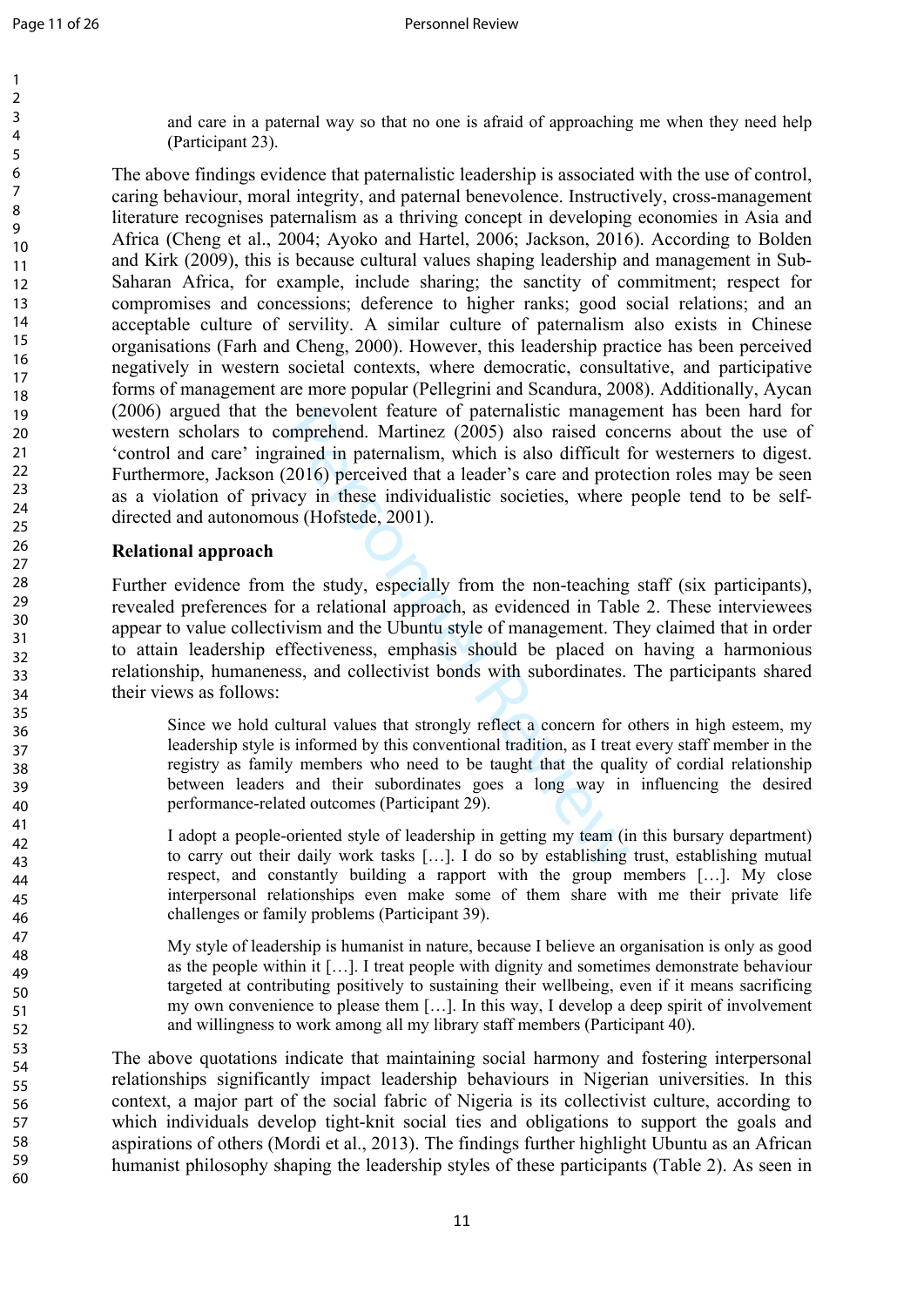the comments of the participants, this philosophy stresses the importance of fostering strong community connections and interdependence. Also, sharing and caring for others was prioritised as opposed to autonomous and individualistic projections of the West. In most western countries, individuals are independent and free from relying on others. They rather strive to promote uniqueness and an inherent ability to stand out among others (Hofstede, 2001). On the contrary, Nigerians, as collectivists, seek to define themselves as members of a social group (Ituma et al., 2011). Here, strong ties and mandatory obligations to extended relationships are prioritised far above individual achievements and personal aspirations (Jackson, 2004). This is why reciprocity in building the interests of others and maintaining humane behaviour are key leadership qualities exemplified by these interviewees. Therefore, in assessing the use of this relational style of leadership through the lens of leader-member exchange (LMX), our findings suggest that LMX in collectivistic tradition of Nigeria is more influenced by role-based obligations; due to Nigerians stronger respect for authority and a strong desire to build integrated relationships that also includes non-work related social exchanges with their leaders (Mordi et al., 2013). This is in contrast with western context where a substantial amount of international research has accumulated specifically over the years with LMX theory reflecting United States preferences for a separation between work and private life affairs (Uhl-Bien, 2006) and LMX interface predominantly based on work contracts. Thus, Pellegrini and Scandura (2006), suggested more leadership cross-cultural research as different LMX domains may lead to different workplace outcomes.

#### **Gendered reactions**

123456789

 $\mathbf{1}$  $\overline{2}$  $\overline{3}$  $\overline{4}$ 5 6  $\overline{7}$ 8 9

eaders (Mordi et al., 2013). This is in contra<br>eaders (Mordi et al., 2013). This is in contra<br>nount of international research has accumulaty reflecting United States preferences for a s<br>(Uhl-Bien, 2006) and LMX interface p Given the fewer number of women (seven participants) than men in our study (Table 1), there was an institutionalised culture of sexism arising from patriarchal values (see table 2) evidenced in the study. Such culture affects the leadership style adopted by female academics to combat gender stereotypes. In this study, the female participants specifically shared views on how the masculine monopoly on university administration makes them aggressively flaunt their leadership skills and competencies to dismantle gender prejudices and provoke admiration and accolades from others irrespective of gender differences (see Table 2 for narratives). In addition, two others spoke of how they seek to overcome gender stereotypes by relentlessly adopting a leadership approach that encourages higher levels of motivation and commitment among subordinates.

Irrespective of the fact that I am a woman, who men sometimes feel is inferior to them, my leadership approach (as an experienced professor of linguistics) is geared towards inspiring both lecturers and administrative staff in my faculty to achieve remarkable results […]. I do so by giving them some level of autonomy in decision making, which sometimes makes some of the male professors and lecturers surprised at the level of my dogmatic drive to make people creative and innovative (Participant 34).

Interestingly, Participant 14 commented on how she 'breaks the glass ceiling' by displaying traits typically associated with masculinity, such as aggressiveness, dominance, and competitiveness in enhancing her leadership style, which she claims involves mentoring and empowering the academic community concerning the use of library services.

My leadership style mainly draws on stimulating the learning and development of both staff and students concerning the use of the library. Sometimes, I aggressively generate awareness and elevate the interests of my members of staff in achieving this aim […]. Men who are part of my crew are sometimes intrigued by how passionate and zealous I can become, just like them (Participant 14).

In a similar vein, participant 24 further claimed that: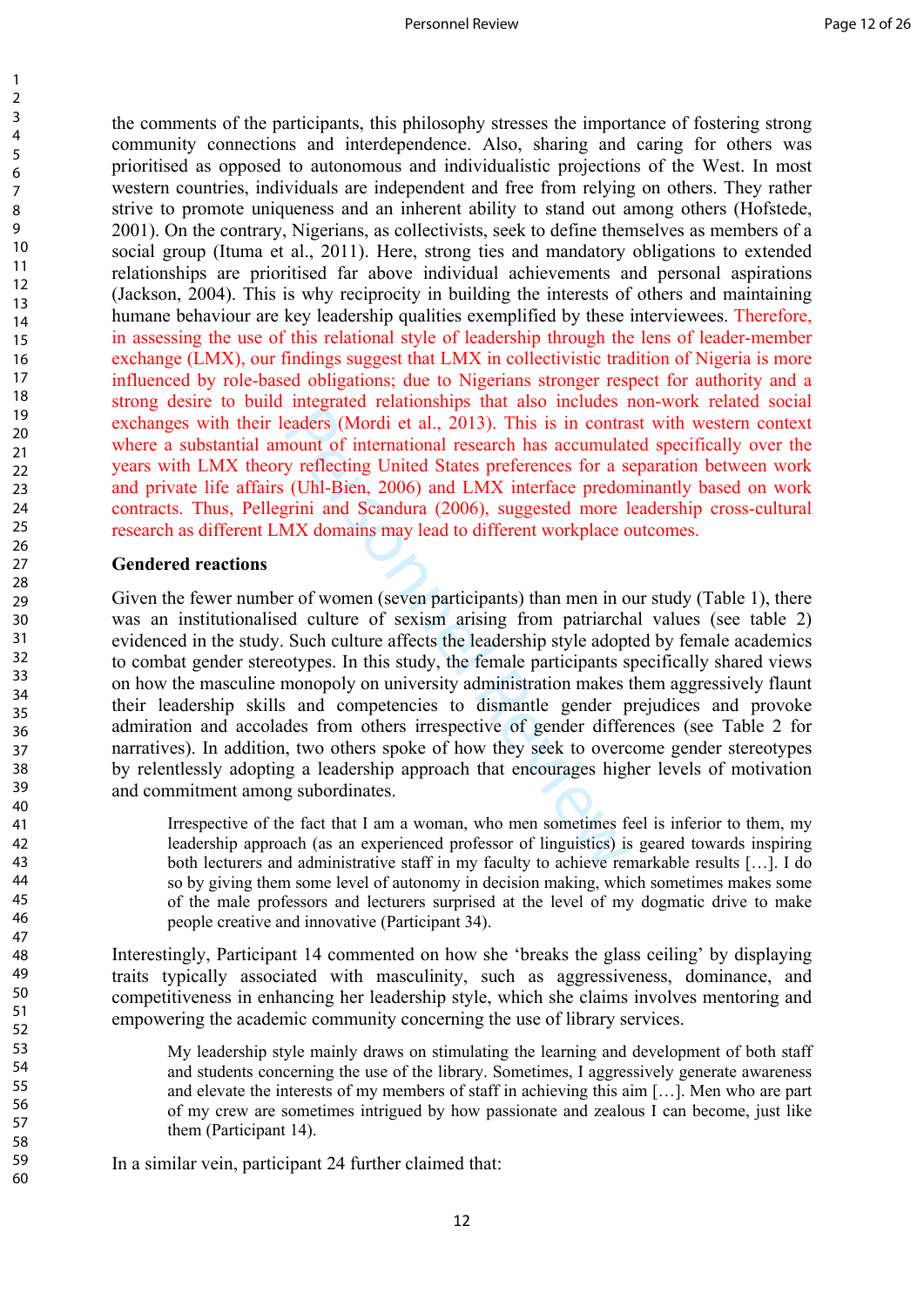$\mathbf{1}$  $\overline{2}$  $\overline{3}$  $\overline{4}$ 5 6  $\overline{7}$ 8 9

Although there appears to be a culture promoting male chauvinism in our university, that hasn't deterred me from showcasing charismatic and visionary leadership qualities that even makes all lecturers under my headship aspire to imitate me (Participant 24).

The above statements represent feminist accounts of some form of transformational leadership abilities that are described as successfully sustaining women in university leadership positions. The narratives here described processes of engendering higher ideals and values of followers as a way of overcoming feminine stereotypes. Interviewees were emphatic concerning how they deal with gender stereotypes by showcasing behaviours typically ascribed to men (Johnson et al., 2008). Here, masculine behaviours, such as determination, courage, assertiveness, competitiveness, and being a visionary (Fernando, 2012), are explicitly highlighted. This is because Nigeria traditionally operates a social system of patriarchy, where leadership is often associated with masculinity in workplaces (Chukwu and Eluko, 2013). Eboiyehi et al. (2016), found that women (about 29.2%) are generally underrepresented in academia compared to men (70.8%) in Nigeria. On the whole, our findings confirm the general notion that women may simply be more inclined to demonstrate an assertive style of leadership because of their innate characteristics to become competitive like their male counterparts (Grant, 1988; Kabacoff, 2001; Morgan, 2004).

### **Discussion**

nted in academia compared to men (70.8%) in<br>the general notion that women may simply<br>e style of leadership because of their innate c<br>aale counterparts (Grant, 1988; Kabacoff, 2001<br>udy set out to address knowledge gaps in e In board terms, this study set out to address knowledge gaps in existing African leadership studies by establishing the interrelationship between culture and leadership practices in Nigerian higher education institutions. Despite previous calls to evaluate the cross-cultural applicability of leadership theories largely rooted in US and European ideologies to other contexts (Jackson, 2004), this study seeks to incite scholarly awareness suggesting that people's perceptions and orientations of leadership practices vary in accordance with cultural background and experiences. Therefore, the study revealed the application of some western theories of leadership varying to a large extent according to cultural connotations. More specifically, the paper examined the influence of OC on choices of leadership styles adopted in the administration of Nigerian universities. The participants' comments presented herein have evidenced the rich context underlying those abstract cultural terms and have brought out the vivid, lived experiences of the four different characteristics of OC i.e. hierarchical, patriarchal, servile, and interdependent values shaping the five typologies of leadership styles.

From the study, some participants' choice of a positional style of leadership is derived from a culture that is highly ingrained in hierarchy and managerialism (Gennard and Judge, 2011). Managerialism as a capitalist ideology is anchored on promoting the self-interest of managers and thrives on a culture that is largely authoritarian, non-participatory, and hierarchical (Kikauer, 2015). As such, the managerialist system of leadership can be considered as necessitating the adoption of an authoritative leadership style by some participants for the purpose of tightening their control over the academic labour process. Furthermore, the description of Nigerian employees as excessively submissive and obedient to superiors coupled with the culture of high PD contributes to shaping the authoritarian style of leadership in this context (Hofstede, 2001). From a comparative perspective, another culture that bears resemblance to our context are values of Confucianism found is some Asian countries. For instance, Lee (2001) examined the impact of Confucian culture on Korean higher education system. The author found that the main features of organisational culture influencing leadership styles in Korean higher education are based on a hierarchically closed system with a rigid communication patterns, an age-ranking system on the ground of Confucian socio-political order. This findings is in congruence with GLOBE studies where it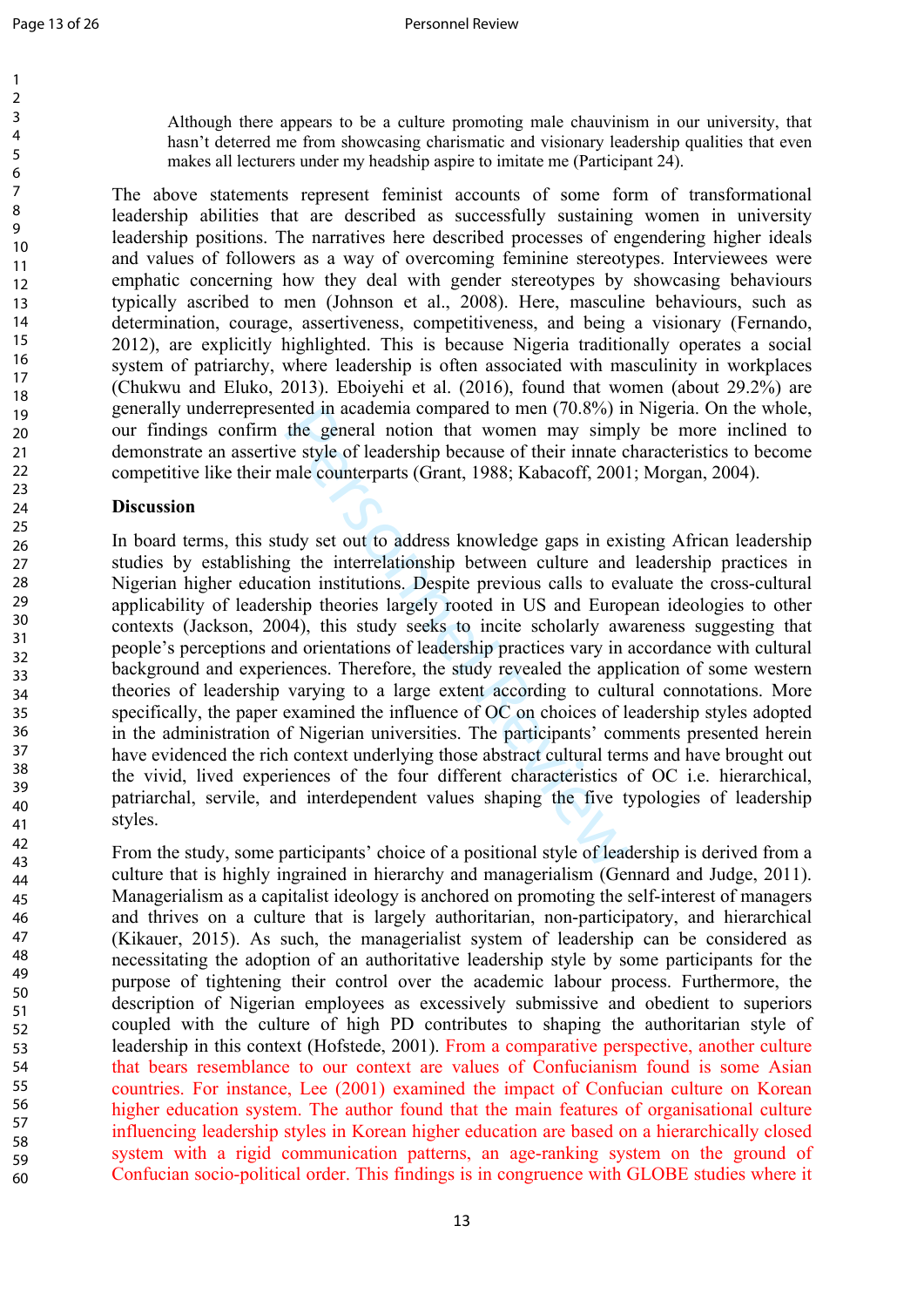is pointed out that there is a significant relationship between societal values and leadership expectations and behaviour as part of cross-cultural leadership theory (House et al., 2013). As such, there appears to be hard emphasis on institutional hierarchy and strong managerialism in parts of Africa and Asia.

of African workplaces (Lok and Crawford, 2<br>y reveal the prevalent OC of hierarchy framind that this leadership behaviour was transactic<br>lier leadership concept known as the path-goat an employee's motivation is dependent Conversely, western scholars (e.g. Blunt and Jones, 1997; Mullins and Christy, 2013; Johnson, 2015) have argued that in contemporary work situations, it is becoming increasingly difficult for managers to solely rely on the use of their positions in hierarchical structures. To get the best results from subordinates, Johnson (2015) suggests the need for leaders to adopt a more egalitarian approach similar to those of Scandinavian countries (e.g. Denmark, Sweden, and Norway) where the desire to appear as a 'big chief' seems to be totally removed from the behaviour of people in management positions. According to cross-cultural leadership research, this type of leadership styles often thrives where a flatter organisational structure and lower power distance identified with western societies exists which is at variance with bureaucratic traditions of African workplaces (Lok and Crawford, 2004). Likewise, further findings from our study reveal the prevalent OC of hierarchy framing the use of formalised exchanges. It was found that this leadership behaviour was transactional in nature. This style takes its root in an earlier leadership concept known as the path-goal theory (House, 1971). The theory specifies that an employee's motivation is dependent on the belief that increased effort to attain 'an improved performance will be successful, and expectations of that improved performance will be instrumental in obtaining positive rewards and avoiding negative outcomes' (Mullins and Christy, 2013, p. 383). Our findings however, show the extent to which culture provides a frame of reference and guide for a transactional leadership style adopted by senior academics in Nigerian universities. Since the OC is characterised by some level of autocracy where subordinates display a high regard for superiors and are often reluctant to bypass the chain of command, the social exchange between leader and follower may only be at the behest of the leader's will and caprices in the transactional relationship.

Furthermore, African leaders are perceived as demonstrating a benevolent disposition towards their subordinates because a culture of servility is more pronounced there than in the western context (Kuada, 2010). From a cross-cultural leadership standpoint, some of this Sub-Saharan African cultural values contradict western management practices. Traditions such as deep respect for elders since age and wisdom is often idolised as attributes of leadership (Wanasika et al., 2017). Our study found that paternalistic leadership is prevalent in the Nigerian context, since those in management positions with full authority show fatherly benevolence towards their subordinates in exchange for commitment and dedication (Zoogah and Beugre, 2012; Fanimehin and Popoola, 2013). In the literature on this topic, paternalism as a leadership framework is associated with offering western alternatives to what is perceived as African management of organisations (Jackson, 2016). This system of organisational governance, particularly in Nigeria, is largely related to the extent of male domination, based on higher superior stratum and upholding cultural values where paternal relationships are highly recognised. This is evident in our findings. However, the defects of this style are apparent with respect to the relationship between paternalism and the leadermember exchange. It has been argued herein that since the choice of leadership style may be based on conditions, the leader often has unfettered powers to decide the quality of individual relationships or alliances with subordinates (Pellegrini and Scandura, 2008). While in-group values are integral to paternalistic methods, there may be inclinations to practice nepotism behind a disguise of benevolence. This is the reason why Daramola and Amos (2016) pointed out that university administration in Nigeria sometimes reflects authoritative paternalism, which hinders collegial and transparent governance. As such, the general perception in the literature is that African leaders are grossly ineffective and adapt abysmally to global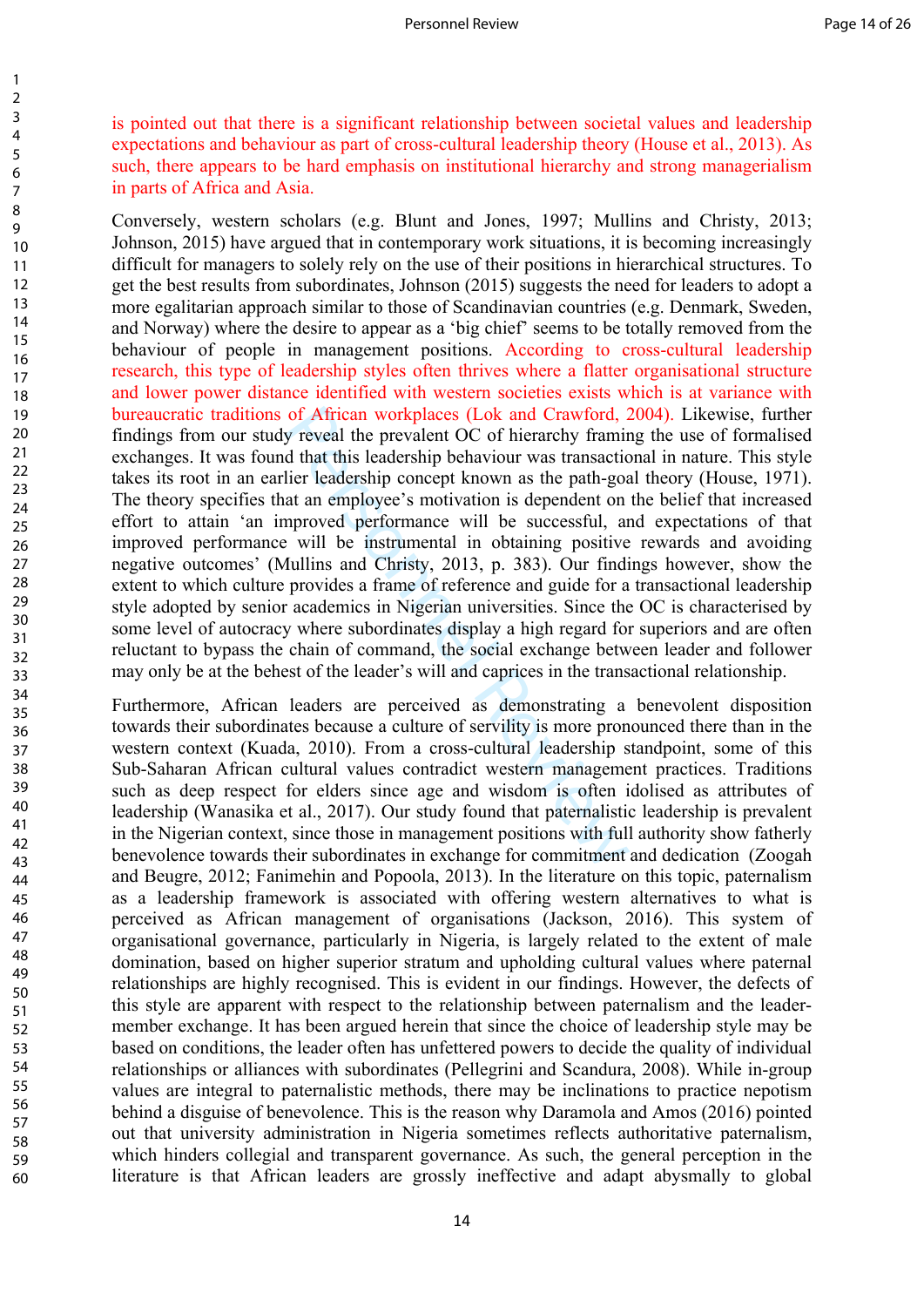demands for ethical leadership (Nnabuife, 2010). Evidently, our study features paternalism as culturally bounded which makes cultural context define its meaning (Mansur et al., 2017). From a cross-cultural leadership perspective, while paternalism is considered highly acceptable in hierarchical and collectivists cultures (e.g. parts of Asia and Africa), it is negatively conceived in more egalitarian and individualistic western contexts where paternalistic leadership is perceived as "benevolent dictatorship" which can leads to "noncoercive exploitation" (Aycan, 2006, p. 448). Thus, cross-cultural leadership theory and research provides understanding of how people develop sets of beliefs about the characteristics and behaviours of leaders based on different cultural endorsement (Mullins and Christy, 2013).

prioritising communality. A similar cultural co.<br>
2016) studied school principals in Kenya and<br>
dence on communities and parents for resourc<br>
south-west Kenya. Being predominantly a c<br>
trive integrated, while leadership pr Interestingly, our findings unveiled preferences for a relational approach to leadership influenced by cultural features of what Hofstede (1980) referred to as collectivism. Apparently, cultural values in these societies (e.g. Nigeria) are characterised by diffused and mutual obligations in prioritising communality. A similar cultural context is found in Kenya. For instance, Abaya (2016) studied school principals in Kenya and confirmed the existence and high level of dependence on communities and parents for resources needed to run schools in some provinces in south-west Kenya. Being predominantly a collectivistic culture, the Nigerian society is tightly integrated, while leadership practices in this context are a function of a broader social order of manifesting interdependent values (see Table 2). Interestingly, in a similar cross-cultural western leadership research between Germans and Polish organisations, Furmańczyk (2010) found collectivistic propensities influencing German enterprises which makes subordinates prone to identify with their leader's aspirations and shared vision of the group. In contrast, Polish organisations were perceived as high in individualism and followers motivated to satisfy their own self-interests and personal pursuits.

Thus, the evidence from our study illustrates leadership behaviours entrenched in promoting harmonious relationships and enacting humanistic management practices rooted in Ubuntu as an African way of life, which provides moral guiding principles shaping leadership functions (Tutu and Allen, 2011). As a concept with African origin, Ubuntu is a call to service in making life humane for others, as evidenced in the relational style of leadership adopted by some participants. Certainly, the style bears some resemblance to the servant leadership theory originally proposed by Robert Greenleaf (1970). According to Greenleaf (1970), the leader-follower exchange of servant leadership begins with the natural feeling that one wants to serve first, and thereafter, a conscious choice brings the individual to aspire to lead. Thus, the relational style stands to project leadership practices that promote stewardship behaviours for university management. Stewardship as an outcome of leadership behaviours certainly enhances a sense of personal responsibility in followers when attention is given to their needs, rather than using authoritative or position-based power as personal fiefdoms (Hernandez, 2008).

One of the most disheartening findings of this study is the gender stereotypes arising from the patriarchal nature of the leadership system in Nigeria. This is evident in the narratives of some of the female participants, highlighting how they act more masculine to combat gender stereotypes. Studies (such as Ogbogu, 2011; Olaogun et al., 2015) have identified the causes of gender inequality in academia and the struggles of academic development of females in the university system caused by the male-dominated mode of governance in Nigerian higher education institutions. This is confirmed in the present study, where the collected data shows that men clearly outnumber the women in the three universities (see Table 1). However, in diffusing these gender biases, women are inclined to adopt a leadership style that appears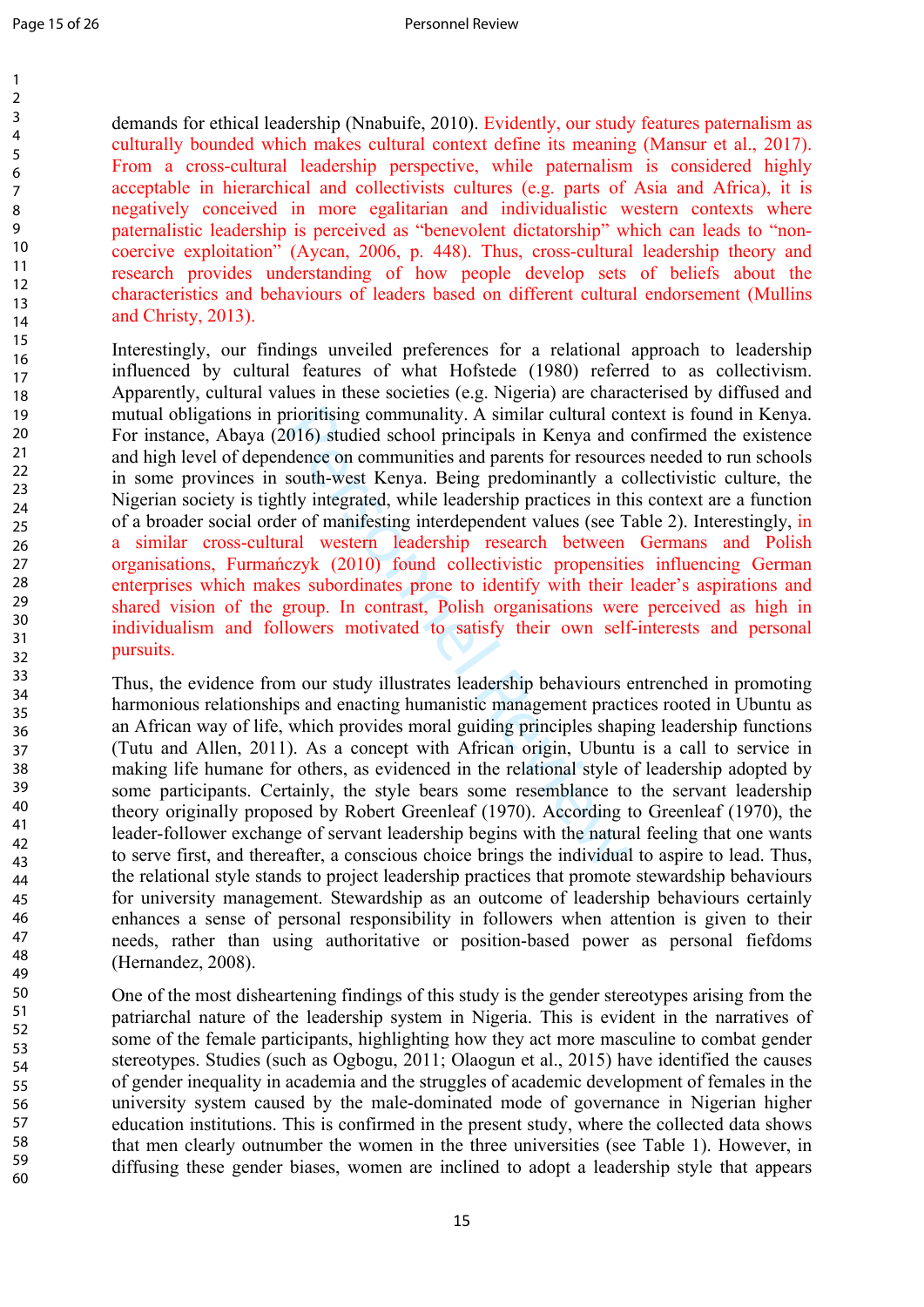inspirational in nature. Eagly and Johnson (1990) perceives gender stereotypic expectations as, hypothetically, a reason for women exhibit an interpersonal leadership style that values communication, collaboration, and participation in contrast to the masculine mode of management characterised in a task-oriented managerial style.

#### **Conclusion and implications of study**

This study has presented four different characteristics of OC influencing the leadership styles adopted in university administration in Nigeria. As a result, five themes emerged as possible ways of describing leadership styles from the study. Of particular relevance of this paper, however, are a number of persuasive explanations of how leadership is largely informed by context. Accordingly, the study can be said to have highlighted some preliminary alternatives to western notions of leadership, thereby aiming to show how context might be taken into account. Thus, our study findings have important theoretical and practical implications. From a theoretical perspective, the findings of this study are relevant concerning the bi-directional views proposed to exist in the relationship between leadership and OC (Schein, 2010). In this sense, it remains to be seen whether organisational leaders should determine and shape workplace culture or whether OC remains a contingent factor influencing leadership style. The former is identified as a functionalist paradigm where an integral aspect such as culture is treated as an object of managerial decision with emphasis placed on leaders taking the primary responsibility in building OC, regardless of any pre-existing, in-depth fundamental beliefs and values held in such organisations or contexts (Morgeson et al., 2010).

et, the indings of unstangular celevant content in the relationship between leadership and O<br>of even whether organisational leaders should whether OC remains a contingent factor influd as a functionalist paradigm where an However, the latter perspective is consistent with our findings that a major variable influencing the choice of leadership style is OC, which is sometimes shaped by broader societal norms and traditions (House et al., 2004; Mullins and Christy, 2013). Additionally, Nikčević (2016, p. 191) argued that culture is older than leadership, so leadership represents just one of the 'manifestations and symbols of the culture in which it occurs'. Consequently, the findings of our study provide evidence to support the notion that culture is deeply rooted and drives workplace values and, more importantly, leadership behaviours. Therefore, leadership styles are thus reflective of the specific characteristics of the Nigerian context in which individuals in leadership positions operate. Accordingly, our study provides new insights into the fact that different leadership styles employed by university deans, departmental heads, and senior non-teaching staff of Nigerian universities are predominantly shaped by the level of PD, collectivism, and feminine/masculine values (Hofstede, 1980).

From a practical standpoint, it is clear from this study that context is a defining factor of leadership behaviours. A thorough understanding of cultural influences can help change leadership styles that tend to hinder effective leadership and management practices in this context. Some studies have suggested that culture might be an integral factor associated with leadership effectiveness (Morgeson et al., 2010; Mittal and Elias, 2016; Mauri, 2017). Culture that emphasis teamwork, group affiliations, coordination and interpersonal relationships have been associated with greater implementation of improved leadership practices (Morgeson et al., 2010). Nevertheless, as we have noted earlier, OC in Nigeria is more focused on higher levels of PD and cultural conditioning of one's subordinates (Hofstede, 2001). For instance, the inferences made from the study on the dominance of cultural values, such as patriarchy; autocratic or benevolent tendencies are cultural features that can potentially undermine leadership effectiveness in Nigerian educational institutions. This is why Babalola (2005) argued that the poor management style of Nigerian universities has emerged from a lack of higher cultural forms and ethical conduct that can stir institutional leadership on the path to academic excellence through a university system that can sustain developmental and salutary values. Therefore, it is important for university management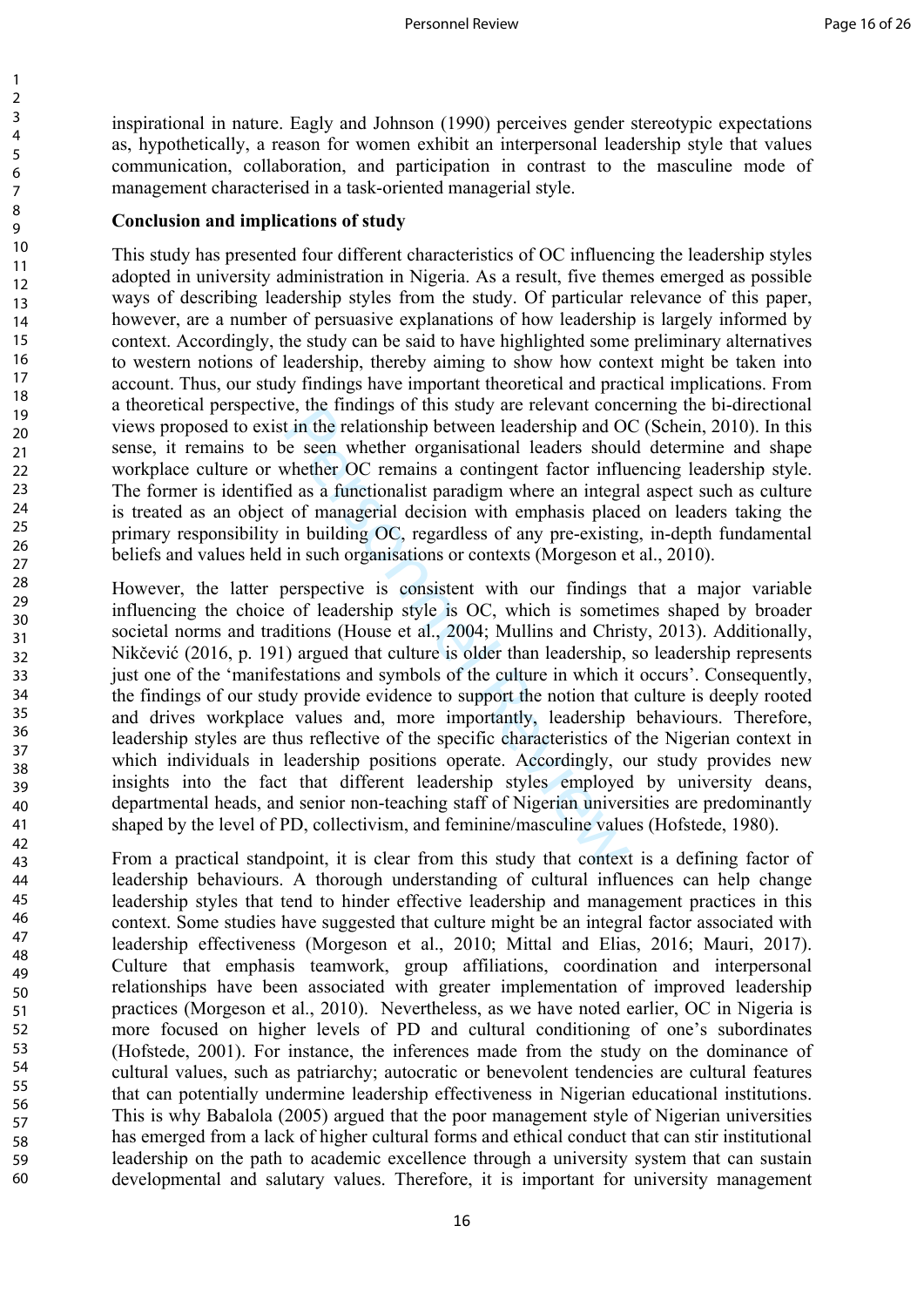teams to appropriately incorporate traditional values in conjunction with leadership styles that promote an environment that fosters positive work engagement and always thrive to achieve a win-win situation in leader-followership exchanges. In expressing a candid view about the need for changes in leadership practices in Africa, Kiggundu (1988, p. 226) asserts that "there is an acute shortage of quality leadership in Africa" due to the high focus on "authoritarian, personalised, and politicised" culture of governance which is not in Africa's the best interest.

in Nigeria universities can thrive. Some few<br>d addressed in future research. For instance, or<br>H may not be generalised beyond this cultura<br>le accounts of those in leadership positions<br>s tendencies for respondents to answe Therefore, the findings of our study call for leadership practices that initiate, shape, and sustain the construction of a more nurturing, just, and reinforcing workplace culture in Nigerian universities. Kuada (2010) argued that since culture is a dynamic construct, African management culture is capable of changing. There is therefore a need for university leaders and administrators in Nigeria to exhibit more attentiveness to existing cultural values in a bid to change those age-long traditions hindering effective leadership. In so doing, universities should allocate resources to training and development concerning how the required skillsets for leadership success in Nigeria universities can thrive. Some few limitations of this study should also be noted and addressed in future research. For instance, our study is restricted to a collectivist culture and may not be generalised beyond this cultural orientation. Also, the study is based on sole accounts of those in leadership positions which makes findings subjective and portrays tendencies for respondents to answer in ways that makes social desirability biases plausible (Fisher, 1993). Future studies should take into account perspectives from subordinates for purposes of reporting balanced views about leadership behaviours. Moreover, as this is a qualitative study, the small sample also makes the generalisation of results difficult. To address this issue, future studies could use statistical techniques to test larger representative samples. As a recommendation, it would make an interesting study to investigate similar topics in other universities in other African countries and those with a different cultural background.

### **References**

Abaya, J. (2016), "School leadership challenges along Kenya's Borabu-Sotik border", Educational Management Administration & Leadership, Vol. 44 No. 5, pp. 757-774.

Adegboye, M. (2013), "The applicability of management theories in Nigeria: Exploring the cultural challenge", International Journal of Business and Social Science, Vol. 4 No. 10, pp. 205-215.

Aluko, M. O. A. (2003), "The impact of culture on organizational performance in selected textile firms in Nigeria", Nordic Journal of African Studies, Vol. 12 No. 2, pp. 164–179.

Aycan, Z. (2006), Paternalism: Towards conceptual refinement and operationalization. In U. Kim, K. S. Yang and K. K. Hwang (Eds.), *Indigenous and cultural psychology: Understanding people in context*, New York: Springer Science, pp. 445-466.

Ayoko, O. B. and Härtel, C. E. J. (2006) "Cultural diversity and leadership: A conceptual model of leader intervention in conflict events in culturally heterogeneous workgroups", Cross Cultural Management: An International Journal, Vol. 13 Iss: 4, pp.345-360.

Babalola, J. B (2005), "Foundation of management: An overview of tertiary educational institutions in Nigeria", International Journal of Research in Education, Vol. 1 No. 1, pp. 17- 24.

Bass, B. (1997), "Does the transactional-transformational paradigm transcend organizational and national boundaries?" American Psychologist, Vol. 52: pp. 130–9.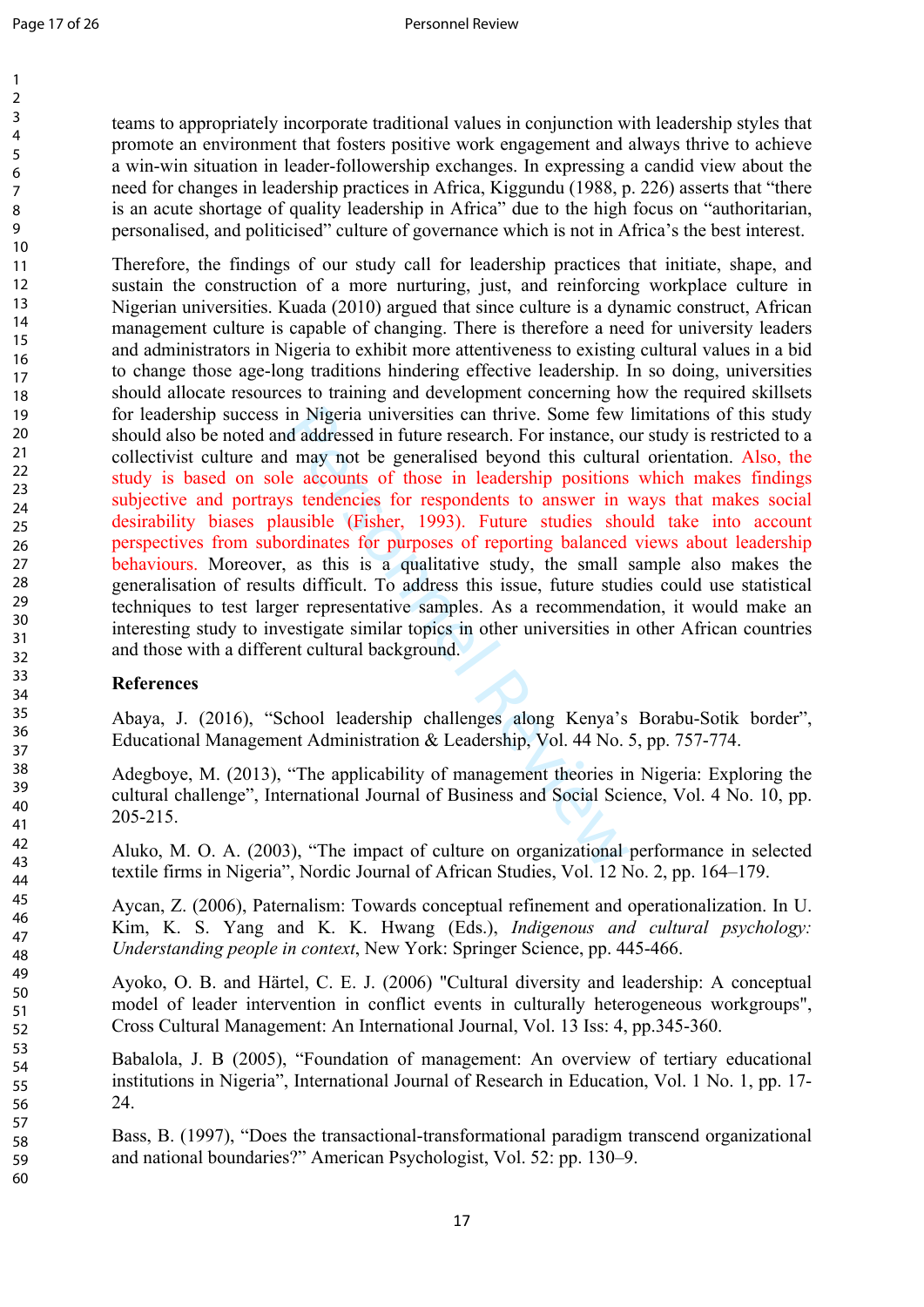Bass, B. M. (1981), "Personal selling and transactional/transformational leadership", Journal of Personal Selling and Sales Management, Vol. 17 No. 3, pp. 19-28.

Bass, B. M. (1985), Leadership and performance beyond expectation, New York: Free Press.

Bass, B. M. and Avolio, B. J. (1993), "Transformational leadership: A response to critiques". in Chemers, M.M. and Ayman, R. (Eds), *Leadership Theory and Research: Perspectives and Directions*, Academic Press, San Diego, CA. pp. 49-80.

Blunt, P. and Jones, M. L. (1997), "Exploring the limits of Western leadership theory in East Asia and Africa", Personnel Review, Vol. 26 No.1/2, pp. 6-23.

Bolden, R. and Kirk, P. (2009), "African leadership: Surfacing new understandings through leadership development", International Journal of Cross Cultural Management, Vol. 9 No. 1, pp. 69-86.

Braun, V., and Clarke, V. (2006), "Using thematic analysis in psychology", Qualitative Research in Psychology, Vol. 3 No. 2, pp. 77-101.

Brodbeck, F. C., Frese, M., Akerblom, S., Audia, G., Bakacsi, S., Bendova, H., et al., (2000), "Cultural variation of leadership prototypes across 22 European countries", Journal of Occupational and Organisational Psychology, Vol. 73, pp. 1-29.

Buch, R., Kuvaas, B., Dysvik, A. and Schyns, B. (2014), "If and when social and economic leader-exchange relationship predict follower work effort", Leadership and Organisational Development Journal, Vol. 35 No. 8, pp. 725-739.

Bulley, C. A., Osei-Bonsu N. and Rasag, H. A. (2017), "Attributes of leadership effectiveness in West Africa", AIB Insights, Vol. 17 No. 1, pp. 11-18.

Burn, J. H. (1978), *Leadership*, New York: Harper & Row.

e, V. (2006), "Using thematic analysis in p<br>y, Vol. 3 No. 2, pp. 77-101.<br>M., Akerblom, S., Audia, G., Bakacsi, S., Be:<br>leadership prototypes across 22 European<br>nisational Psychology, Vol. 73, pp. 1-29.<br>Dysvik, A. and Schy Central Intelligence World Factbook (2017), Nigeria economy, available at www.cia.gov/library/publications/the world-factbook/geos/ni.hrml accessed 14th January, 2018.

Cheng, B., Chou, L. and Wu, T. (2004), "Paternalistic leadership and subordinate responses: Establishing a leadership model in Chinese organisations", Asian Journal of Social Psychology, Vol. 7, pp. 89-117.

Chio, Y. S. and Scott, D. K. (2008), "Assessing organisational culture using the competing values framework within American Triple-A baseball", International Journal of Sport Management and Marketing, Vol. 4 No. 1, pp. 33-48.

Chukwu, B. and Eluko, J. (2013), "Theories in Nigerian business organisation", European Journal of Business and Management, Vol. 5 No. 17, pp. 166-171.

Clark, R. A., Hartline, M. D. and Jones, K. C. (2009), "The effects of leadership styles on hotel employees' commitment to service quality", Cornell Hospitality Quarterly, Vol, 50 No. 2, pp. 209-231.

Cohen J. A. (1960), "Coefficient of agreement for nominal scales", Educational and Psychological Measurement Vol. pp.37-46.

Cresswell, J. W. (2008), *Research design, qualitative and mixed methods approaches*, Thousand Oaks, CA: Sage.

 $\mathbf{1}$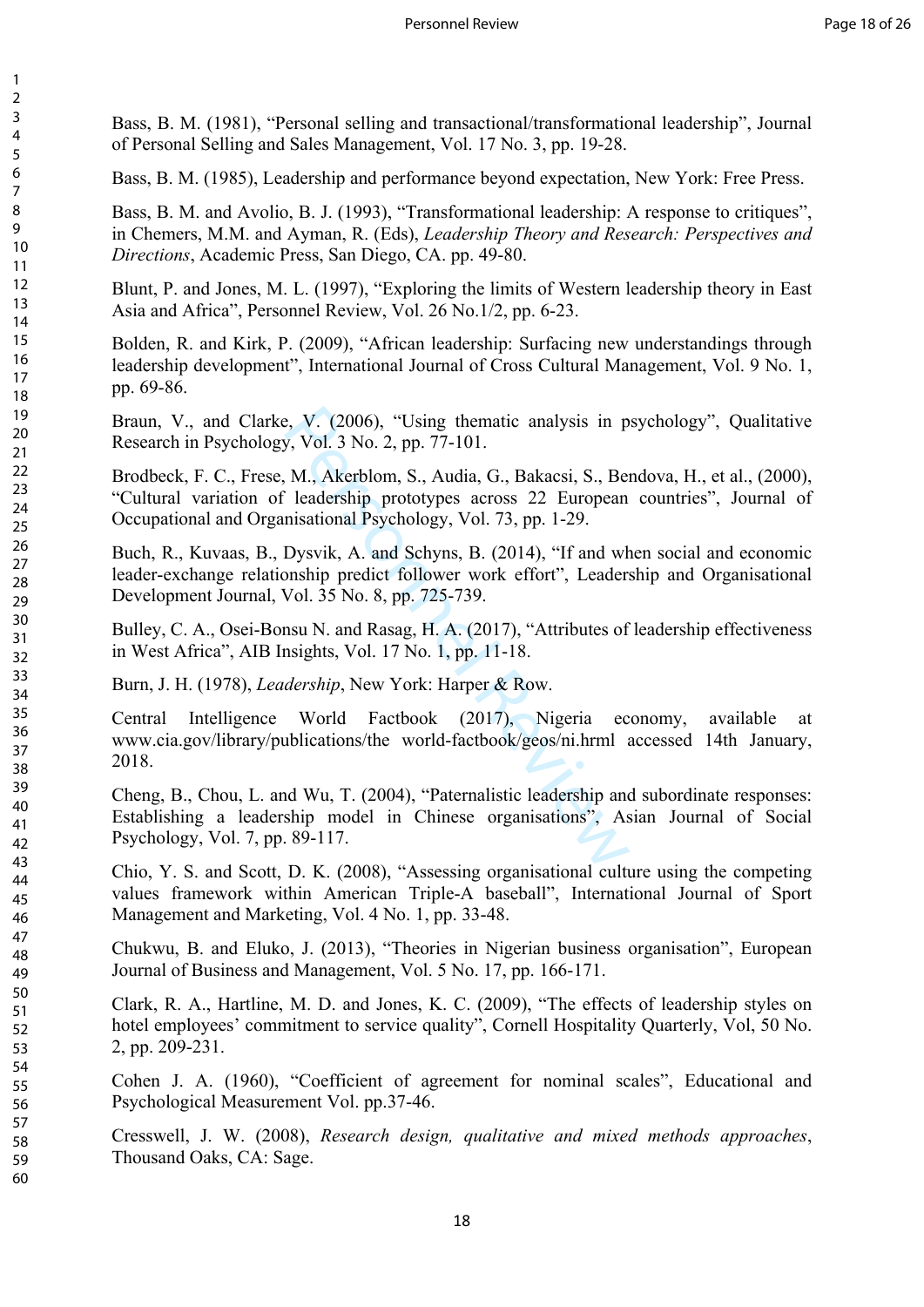$\mathbf{1}$  $\overline{2}$  $\overline{3}$  $\overline{4}$ 5 6  $\overline{7}$ 8 9

Daramola, A. G. and Amos, T. T. (2016), "Management and leadership in Nigerian universities", FUTA Journal of Management, Maiden Edition, Vol. 6, pp. 1-16.

De Hoogh, A. H. B., Greer, L. L. and Hartog, D. N. (2015), "Diabolical dictators or capable commanders? An investigation of the differential effects of autocratic leadership on team performance", The Leadership Quarterly, Elsevier, pp. 1-15.

Dickson, M. W., Hartog, D. N. D., Mitchelson, J. K. (2003), "Research on leadership in a cross-cultural context: Making progress, and raising new questions", The Leadership Quarterly, Vol. 14, pp. 729-768.

Dike, V. E. (2001). *Democracy and political life in Nigeria*. Zaria, Nigeria: Ahmadu Bello University Press.

Eagly, A. H. and Johnson, B. T. (1990), Gender and leadership style: A meta-analysis. Psychological Bulletin, Vol. 1 No. 2, pp. 233-256.

Eboiyehi, C. O., Fayomi, I. and Ebioyehi, F. A. (2016), "From exclusion to discrimination: Gender inequality in the senior management of Nigerian universities", Issues in Educational Research, Vol. 26 No. 2, pp. 182-205.

Epitropaki, O. and Martin, T. (2005), "The moderating role of individual differences in the relation between transformational/transactional leadership perceptions and organizational identification", Leadership Quarterly Journal, Vol. 16 No. 4, pp.569-589.

vol. 1 No. 2, pp. 233-256.<br>
mi, I. and Ebioyehi, F. A. (2016), "From exclue senior management of Nigerian universities<br>
2, pp. 182-205.<br>
rtin, T. (2005), "The moderating role of indiversities<br>
formational/transactional lea Fanimehin, A. O. and Popoola, S. O. (2013), "Effects of career progression, work motivation and leadership styles on job satisfaction of library personnel in the Federal Civil Service of Nigeria", International Journal of Library and Information Science, Vol. 5 No. 5, pp. 2141- 2537.

Farh, J. L. and Cheng, B. S. (2000), "A cultural analysis of paternalistic leadership in Chinese organisations", in Li, J. T., Tsui, A. S. and Weldon, E. eds, *Management and Organisations in the Chinese Context*, London: Macmillan.

Fassinger, R. E. (2001), 'Diversity at Work, Research Issues in Vocational Development', The Intersection of Race, Class and Gender in Multi-Cultural Counseling, in D. Pope-Davis and H. Coleman, eds, Thousand Oaks, CA, Sage, 267-288.

Ferguson, J. L., Dadzie, K. Q. and Johnston, W. J. (2008) "Country-of-origin effects in service evaluation in emerging markets: Some insights from five West African countries", Journal of Business and Industrial Marketing, Vol. 23 Issue: 6, pp.429-437

Fernando, W. D. A. (2012), "A social constructionist perspective of gender stereotyping at work: A case of skilled women in Sri Lanka", Gender in Management: International Journal, Vol. 27 No. 7, pp. 463-481.

Fisher, R. J. (1993), "Socail desirability bais and the validity of indirect questioning" Journal of Consumer Research, Vol. 20 No. 2, pp. 303-315.

Furmańczyk, J. (2010), "The Cross-cultural Leadership Aspect", Journal of Intercultural Management, Vol. 2 No. 2, pp. 67-82.

Gennard, J. and Judge, G. (2011), *Managing employment relations*, CIPD: London.

Grant, J. (1988), "Women as managers: What can they offer organizations?" Organizational Dynamics, Winter, pp. 56-63.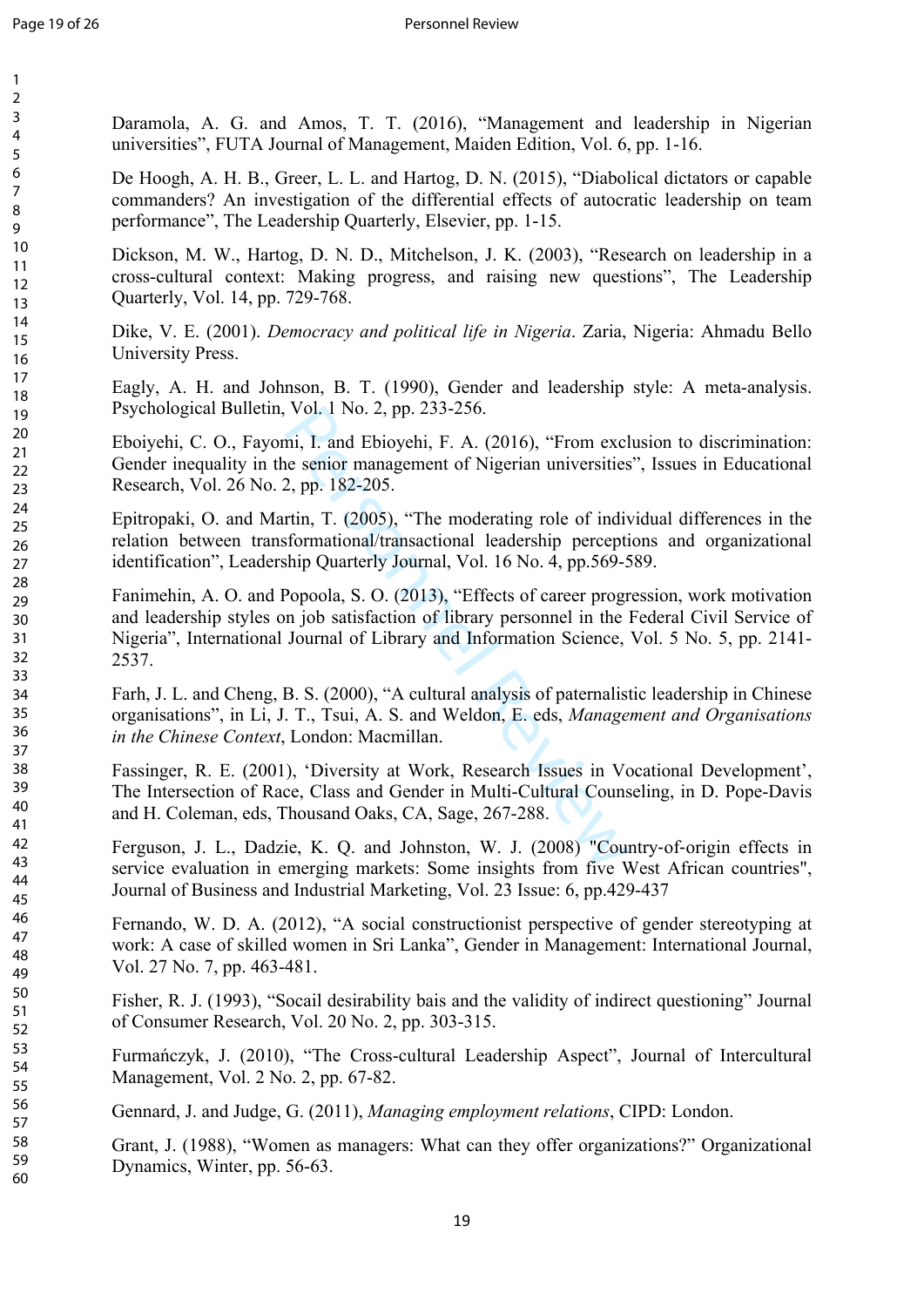Hernandez, M. (2008), "Promoting stewardship behaviour in organisations: A leadership model", Journal of Business Ethics, Vol. 80, pp. 121-128.

Heystek, J. (2016), "Educational leadership and organisational development and change in a developing country", South African Journal of Education, Vol. 34 No. 4, pp. 1-4.

Hofstede, G. (2001). *Culture's Consequences: Comparing Values, Behaviours, Institutions and Organizations across Nations*. Thousand Oaks, CA: Sage.

Hofstede, G. (2001). *Cultures' consequences: International differences in work-related values*. (2edn) London: Sage Publications.

Hofstede, G. H. (1980), *Cultures' Consequences: International differences in work-related values,* Beverly Hills, CA: Sage Publication.

Hofstede, G. H., Hofstede, G. J. and Minkov, M. (2010), *Cultures and organisations: Software of the mind: Intercultural cooperation and its importance for survival*, New York: McGraw-Hill.

Hollander E.P. (1980), *Leadership and Social Exchange Processes*. In: Gergen K.J., Greenberg M.S., Willis R.H. (eds) Social Exchange. Springer, Boston, MA.

House, R. J. (1971), "A path-goal theory of leadership effectiveness", Administrative Science Quarterly,

House, R. J., Hanges, P. J., Javidan, M., Dorfman, P. W. and Gupta, V., GLOBE Associates (2004), *Leadership, culture and organisations*: The GLOBE study of 62 societies, Sage Publications Inc., Thousand Oaks, CA.

Intercultural cooperation and its importance j<br>
(i), Leadership and Social Exchange Proce<br>
R.H. (eds) Social Exchange. Springer, Boston<br>
(i) path-goal theory of leadership effectiveness",<br>
P. J., Javidan, M., Dorfman, P. W House, R. J., Dorfman, P. W., Javidan, M., Hanges, P. J., and Sully de Luque, M. F. (2013). Strategic leadership across cultures: GLOBE study of CEO leadership behavior and effectiveness in 24 countries. Thousand Oaks, CA: SAGE

Ituma, A., Simpson, R., Ovadje, F., Cornelius, N. and Mordi, C. (2011), "Four domains of career success: How managers in Nigeria evaluate career outcomes", The International Journal of Human Resource Management, Vol. 22 No. 17, pp. 3638-3660.

Jackson, T. (2004), *Management Change in Africa: A Cross Cultural Perspective*, London: Routledge.

Jackson, T. (2016), "Paternalistic leadership: The missing link in cross-cultural leadership studies", International Journal of Cross Cultural Management, Vol. 16 No. 1, pp. 3-7.

Johnson, C. E. (2015), *Meeting the Ethical Challenges of leadership,* (5th Ed), Sage Publishing: U.K.

Jürgen, Deters, (2018), "Global leadership talent selection as an 1ntegrated acquisition Process", in Joyce S. Osland, Mark E. Mendenhall, Ming Li (ed.) Advances in Global Leadership, Emerald Publishing Limited, Vol. 11, pp. 73-96.

Kabacoff, R. J. (2001), *Gender differences in organizational leadership. Do men and women lead differently?* Briefings Publishing Group.

Kargos, A. D. and Varoutas (2015), "On the relation between organisational culture and leadership: An empirical analysis", Cogent Business and Management, Vol. 2, pp. 1-18.

 $\mathbf{1}$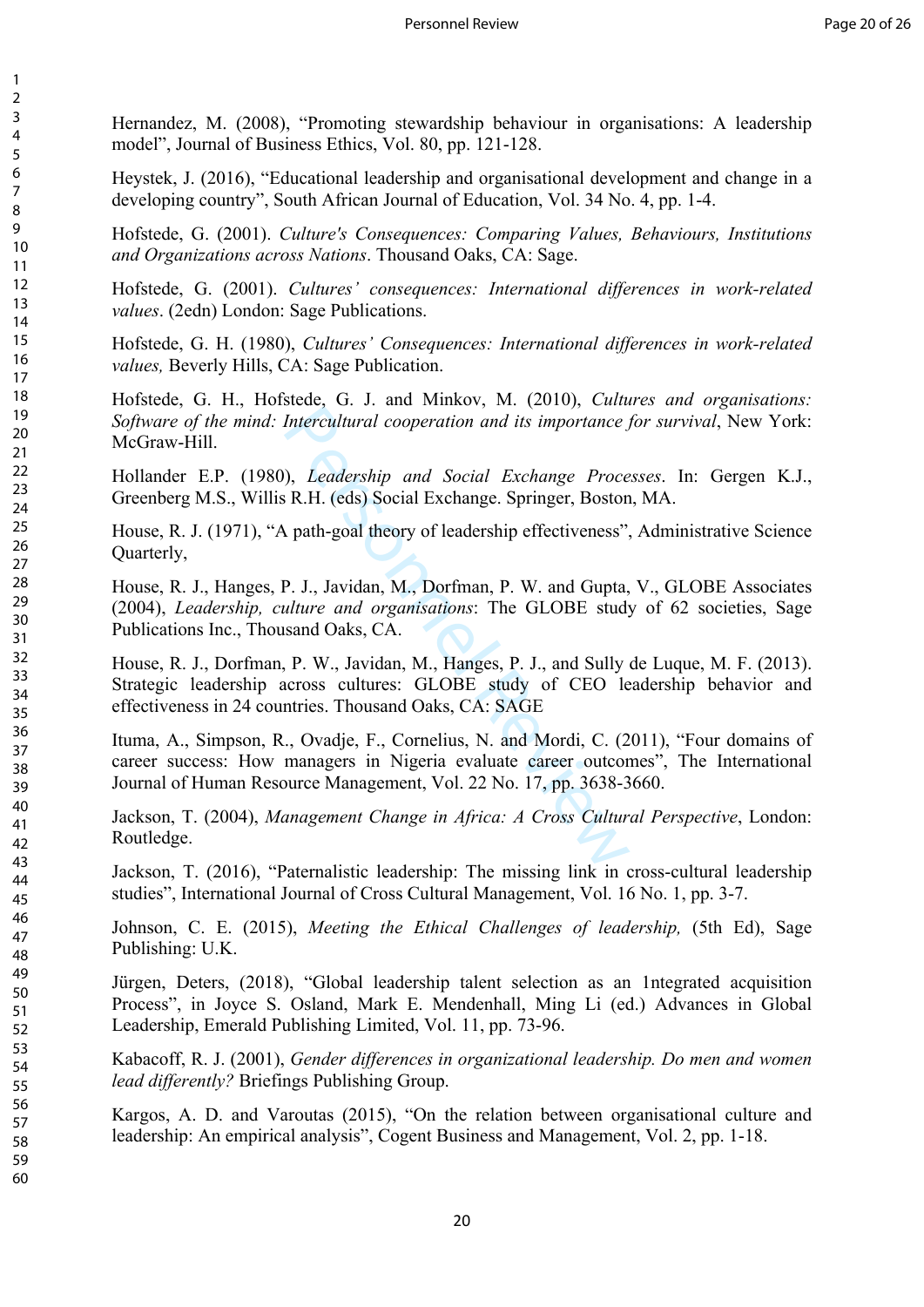> 59 60

Karsten, L. and Illa, H. (2005), "Ubuntu as a key African management concept: Contextual background and practical insights for knowledge application", Journal of Managerial Psychology, Vol. 20 No.7, pp. 607–620.

Kikauer, T. (2015), What is managerialism? Critical Sociology, Sage, Vol. 41 No. 7-8, pp. 1103-1119.

Kiggundu, M. N. (1988), Africa in Nath, R. (ed.), *Comparatve Management: A regional view*, Ballinger, Cambridge, MA, PP. 169-243.

Kuada, J. (2010), "Culture and leadership in Africa: A conceptual model and research agenda", African Journal of Economics and Management Studies, Vol. 1 No. 1, pp. 9-24.

Lee, J. K. (2001), "Confucian Thought Affecting Leadership and Organizational Culture of Korean Higher Education", Radical Pedagogy, Vol. 3 No, 3, pp. 1-11.

Mansur, J., Sobral, F. and Goldszmidt, R. (2017), "Shades of paternalistic leadership across cultures", Journal of World of Business, Vol. 52 No. 5, pp. 702.

Martinez, P. G. (2005), *Paternalism as a positive form of leadership in the Latin American context: Leader benevolence, decision-making control and human resource management practices*. In M. Elvira & A. Davila (Eds.), Managing human resources in Latin America: An agenda for international leaders: 75-93. Oxford, UK: Routledge.

Maslyn, J. M., Schyns, B. and Farmer, S. M. (2017), "Attachment style and leader-member exchange", Leadership and Organisation Development Journal, Vol. 38 No. 3, pp. 450-462.

Mauri, T. (2017), "Why leadership styles matter", Strategic Direction, Vol. 33 Issue: 1, pp.1- 4.

Maykut, P. and Morehouse, R. (1994). Beginning qualitative research, a philosophic and practical guide. London: The Falmer Press.

and Goldszmidt, R. (2017), "Shades of patern<br>
orld of Business, Vol. 52 No. 5, pp. 702.<br>
, *Paternalism as a positive form of leadership*<br> *olence, decision-making control and human*<br>
& A. Davila (Eds.), Managing human res Mitchell, M. S, Cropanzano, R. and Quisenberry, D. (2012), Social exchange theory, exchange resources and interpersonal relationships: A modest resolution of theoretical difficulties. In K. Tornblom and A. Kazemi (Eds.), Handbook of social resource theory: Theoretical extensions, empirical insights, and social applications, pp. 99–118. New York, NY: Springer.

Mittal, R. and Elias, S. M. (2016), Social power and leadership in cross-cultural context", Journal of Management Development, Vol. 35 No. 1, pp. 58-74.

Moorcroft, R. (2005), "The one thing you need to know about great managing, great leadership and sustained individual success", British Journal of Administrative Management, Vol. 10-11, pp.10-12.

Mordi, C., Mmieh, F. and Ojo, S. (2013), "An exploratory study of manager's perspective of work life balance in Nigeria: A case analysis of the Nigerian banking sector", Thunderbird International Business Review, Volume 55 No.1, pp. 55-75.

Morgan, M. J. (2004), "Women in a man's world: Gender differences in leadership at the military academy", Journal of Applied Psychology, Vol. 34 No.12, pp. 2482-2502.

Morgeson, F. P., DeRue, D. S. and Karam, E. P. (2010), Leadership in teams: A functional approach to understanding leadership structures and processes", Journal of Management, Vol. 36 No. 1, pp. 5-39.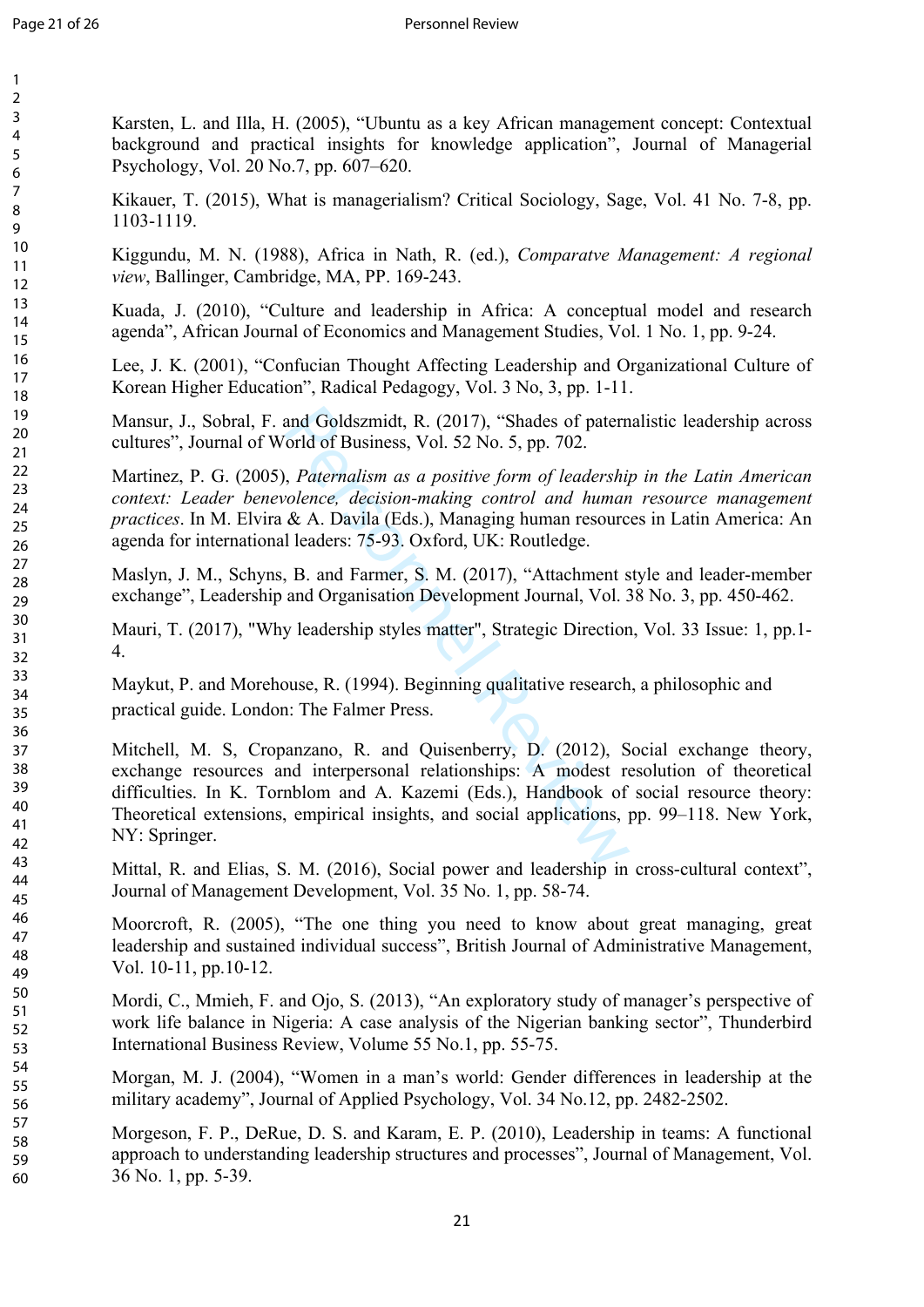Mullins, L. J. and Christy, G. (2013). *Management and organisational behaviour*. England: Pearson.

Nikčević, G. (2016), "The influence of organisational culture on leadership – case study of Montenegro", Technical Gazette, Vol. 23 No. 1, pp. 191-197.

Nnabuife, E. K. N. (2010), "Defining and enforcing ethical leadership in Nigeria", African Journal of Economic and Management Studies, Vol. 1 Iss: 1, pp.25-41.

Northhouse, P. G. (2013), *Leadership: Theory and practice*, 6<sup>th</sup> ed. Sage: Thousand Oaks, CA.

Obasi, I. N. (2007), "Analysis of the Emergence and Development of Private Universities in Nigeria (1999–2006)", Council for the Development of Social Science Research in Africa, Vol.5 Iss.2 & 3, pp.39–66.

Ogbogu, C. O. (2011), "Gender inequality in academia: Evidences from Nigeria", Contemporary issues in education research, Vol. 4 No. 9, pp. 1-8.

Okereke, C., Vincent, O. and Mordi, C. (2018), "Determinants of Nigerian managers' environmental attitude: Africa's Ubutu ethics versus global capitalism", Thunderbird International Review, Wiley, pp. 1-14.

1), "Gender inequality in academia: Evi<br>
education research, Vol. 4 No. 9, pp. 1-8.<br>
0. and Mordi, C. (2018), "Determinants<br>
2: Africa's Ubutu ethics versus global ca<br>
2: Africa's Ubutu ethics versus global ca<br>
2: Africa's Olaogun, J. A., Adebayo, A. A. and Oluyemo, C. A. (2015), "Gender imbalance in the academia in Nigeria", European Scientific Journal, Vol. 8, special edition, pp. 294-306. Otonko, J. (2012), "University education in Nigeria: History, successes, failures and the way forward", International Journal of Technology and Inclusive Education, Vol. 1 No. 2, pp. 44- 48.

Parrillo, V. (2013), *Diversity in America*. New York: Routledge.

Pellegrini, E. K. and Scandura, T. A. (2008), "Paternalistic leadership: A review and agenda for future research", Journal of Management, Vol. 34, pp. 566-593.

Pellegrini, E. K., and Scandura, T. A. (2006), Leader-member exchange (LMX), paternalism and delegation in the Turkish business culture: An empirical investigation. Journal of International Business Studies, Vol. 37, pp. 264–279.

Uhl-Bien, M. (2006), Relational leadership theory: Exploring the social processes of leadership and organizing. The Leadership Quarterly, Vol. 17, pp. 654–676

Sackman, K. (2006), *Success Factor: Corporate Culture*, Bertelaman Stiftung, Guetersloh.

Saunders, M., Lewis, P. and Thornhill, A. (2012), *Research methods for business students*, 6th ed, London, England: Prentice Education Limited.

Schein, E. H. (2010), Organisational culture and leadership, John Wiley & Sons Inc, San Francisco, CA.

Schein, E. H. (2010). *Organisational Culture and Leadership*, John Wiley & Sons: San Francisco, CA.

Schnurr S., Chan A., Loew J. and Zayts, O. (2017), Leadership and Culture: When Stereotypes Meet Actual Workplace Practice. In: Ilie C., Schnurr S. (eds) Challenging Leadership Stereotypes through Discourse. Springer: Singapore.

 $\mathbf{1}$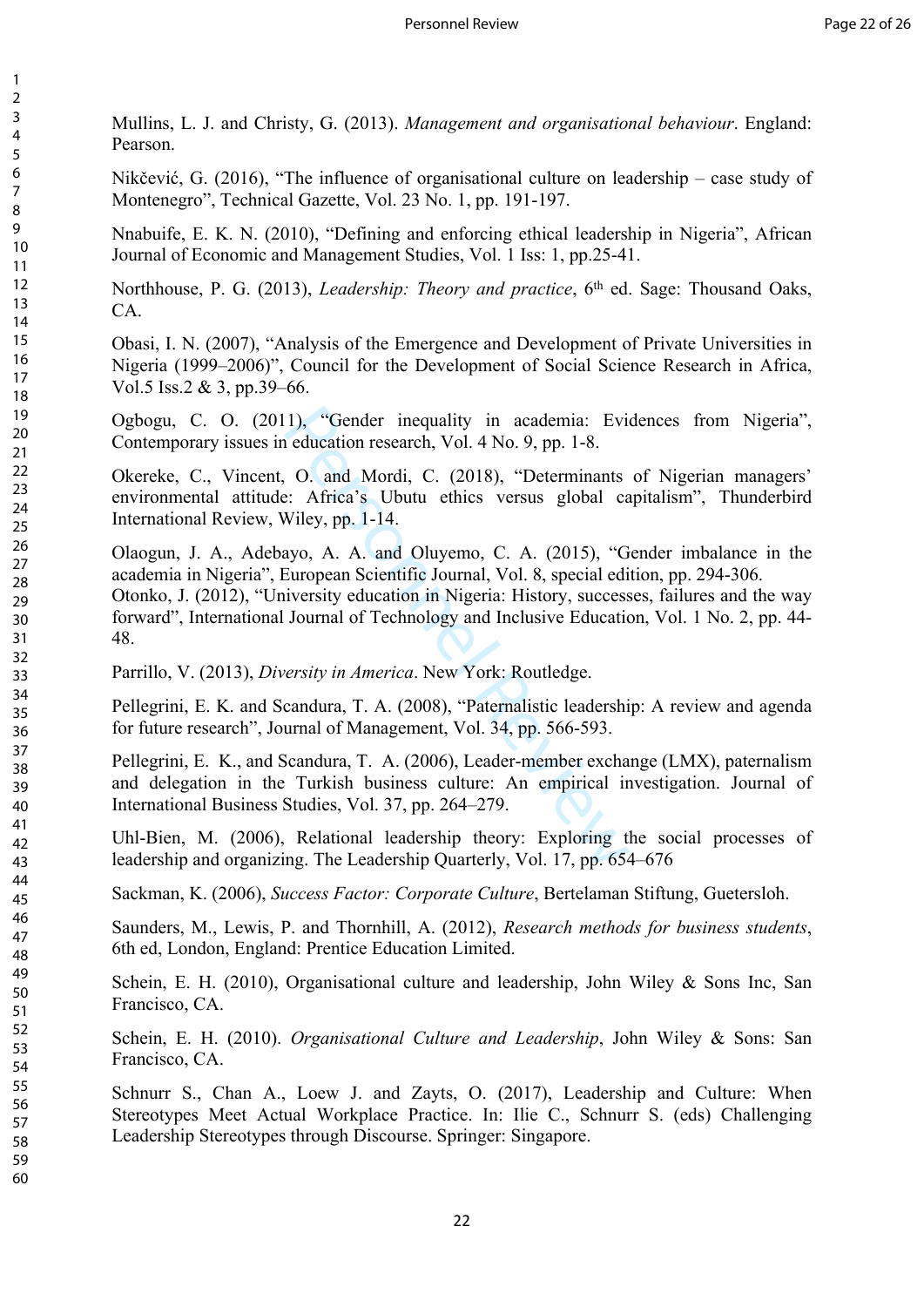Sharma, S. K. and Sharma, A. (2010), Examining the relationship between organisational culture and leadership styles, Journal of the Indian Academy of Applied Psychology, Vol. 36 No. 1, pp. 97-105.

Skogstad, A., Einarsen, S., Torsheim, T., Aasland, M. S. and Hetland, H. (2007), "The destructiveness of laissez-faire leadership behaviour", Journal of Occupational Health Psychology, Vol. 12, pp. 80-92.

Steers, R. M., Sanchez-Runde, C. and Nardon, L. (2012), "Leadership in a global context: New directions in research and theory development", Journal of World Business, Vol. 47 Iss: 4, pp. 479-482.

Stephan, U. and Pathak, S. (2016), "Beyond cultural values? Cultural leadership ideals and entrepreneurship", Journal of Business Venturing, Vol. 31 No. 5, pp. 505-523.

Sudha, K. S., Shahnawaz, M. G. and Farhat, A. (2016), "Leadership styles, leader's effectiveness and well-being: Exploring collective efficacy as mediator", Vision, Vol. 20 No. 2, pp. 111-120.

Tutu, D. M. and Allen, J, (2011), *God is not a Christian: And other provocations*, Harper One: New York.

awaz, M. G. and Farnat, A. (2016), "Leableing: Exploring collective efficacy as mediated being: Exploring collective efficacy as mediated being: Exploring collective efficacy as mediated being: Exploring collective efficac Wang, H., Law, K. S., Hackett, R. D., Wang, D. and Chen, Z. C. (2005), "Leader-Member Exchange as a mediator of the relationship between transformational leadership and followers' performance and organizational citizenship behaviour", The Academy of Management Journal, Vol. 48, No. 3, pp. 420-432.

Wanasika, I., Howell, J. P., Littrell, R. and Dorfman, P. (2011), "Managerial leadership and culture in Sub-Saharan African", Journal of World Business, Vol. 46 No. 2, pp. 234-241.

Weber, M. (1978), *Economy and Society*. Ed. G. Roth, and C. Wittich. Berkeley: University of California Press.

Yukl, G. (2006), *Leadership in organisations* (6<sup>th</sup> Ed.). Upper Saddle River, NJ: Prentice-Hall.

Zoogah, D. B. and Beugre, C. (2012), *Managing organisational behaviour in the African context*. Rouledge: New York, NY.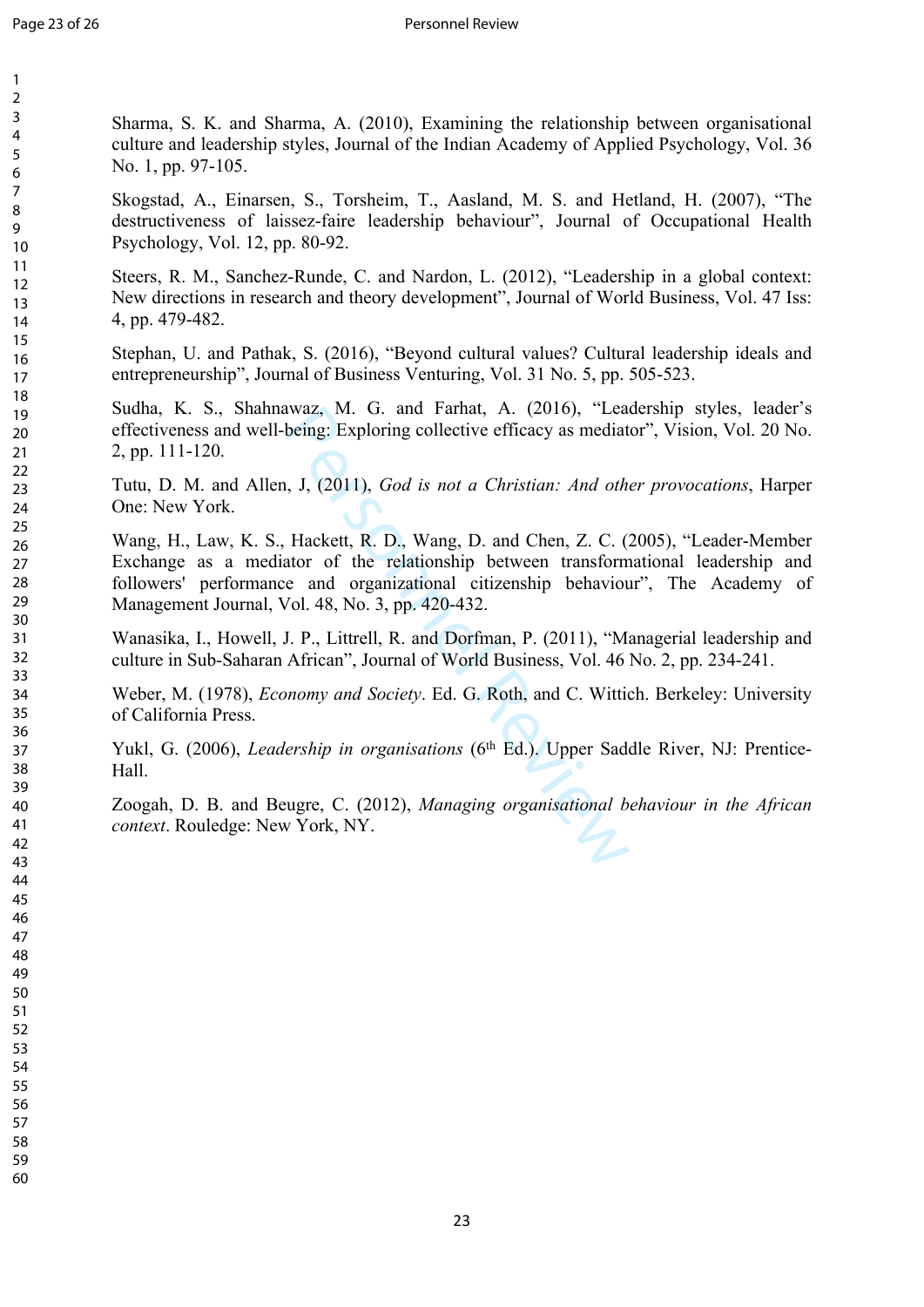| Institution        | Gender               | Position held              | Years in university |  |  |  |  |
|--------------------|----------------------|----------------------------|---------------------|--|--|--|--|
|                    |                      |                            | employment          |  |  |  |  |
|                    | Public University 1  |                            |                     |  |  |  |  |
| Participant number |                      |                            |                     |  |  |  |  |
| 1                  | Male                 | Dean, SMS                  | 31                  |  |  |  |  |
| $\mathfrak{2}$     | Male                 | Dean, Engineering          | 28                  |  |  |  |  |
| $\mathfrak{Z}$     | Male                 | Dean, B and AS             | 35                  |  |  |  |  |
| $\overline{4}$     | Male                 | Dean, Arts                 | 31                  |  |  |  |  |
| 5                  | Male                 | Director, AP               | 27                  |  |  |  |  |
| 6                  | Male                 | Registrar                  | 14                  |  |  |  |  |
| $\boldsymbol{7}$   | Male                 | HOD, English               | 10                  |  |  |  |  |
| $8\,$              | Male                 | HOD, Law                   | 12                  |  |  |  |  |
| 9                  | Male                 | HOD, Biochemistry          | 10                  |  |  |  |  |
| 10                 | Male                 | HOD, Geophysics            | 19                  |  |  |  |  |
| 11                 | Male                 | HOD, Biotechnology         | 13                  |  |  |  |  |
| 12                 | Male                 | HOD, Mathematics           | 11                  |  |  |  |  |
| 13                 | Male                 | HOD, Accounting            | 12                  |  |  |  |  |
| 14                 | Female               | Chief Librarian            | 11                  |  |  |  |  |
| 15                 | Male                 | Academic Affairs           | 15                  |  |  |  |  |
| 16                 | Female               | <b>Student Affairs</b>     | 13                  |  |  |  |  |
|                    |                      | Manager                    |                     |  |  |  |  |
|                    | Private University 2 |                            |                     |  |  |  |  |
| 17                 | Male                 | Dean, Humanities           | 26                  |  |  |  |  |
| 18                 | Male                 | Dean, Agriculture          | 30                  |  |  |  |  |
| 19                 | Female               | Dean, Arts                 | 21                  |  |  |  |  |
| 20                 | Male                 | Dean, SMS                  | 24                  |  |  |  |  |
| 21                 | Male                 | Dean, Law                  | 34                  |  |  |  |  |
| 22                 | Male                 | Dean, Food Science         | 25                  |  |  |  |  |
| 23                 | Male                 | HOD, Geophysics            | 12                  |  |  |  |  |
| 24                 | Female               | HOD, Bus. Admin.           | 10                  |  |  |  |  |
| 25                 | Male                 | HOD, Economics             | 14                  |  |  |  |  |
| 26                 | Male                 | HOD, Microbiology          | 13                  |  |  |  |  |
| 27                 | Male                 |                            | 11                  |  |  |  |  |
| 28                 | Female               | HOD, English               | 10                  |  |  |  |  |
|                    |                      | HOD, Chemistry             |                     |  |  |  |  |
| 29                 | Male                 | <b>Assistant Registrar</b> | 16                  |  |  |  |  |
| 30                 | Male                 | Chief Bursar               | 12                  |  |  |  |  |
| 31                 | Male                 | Head, Student Affairs      | 16                  |  |  |  |  |
|                    | Private University 3 |                            |                     |  |  |  |  |
| 32                 | Male                 | Dean, Education            | 27                  |  |  |  |  |
| 33                 | Male                 | Dean, Engineering          | 33                  |  |  |  |  |
| 34                 | Female               | Dean, Humanities           | 28                  |  |  |  |  |
| 35                 | Male                 | HOD, HRM                   | 13                  |  |  |  |  |
| 36                 | Female               | HOD, Property Law          | 10                  |  |  |  |  |
| 37                 | Male                 | HOD, Economics             | 18                  |  |  |  |  |
| 38                 | Male                 | HOD, Accounting            | 15                  |  |  |  |  |
| 39                 | Male                 | Senior Accountant          | 19                  |  |  |  |  |
| 40                 |                      |                            |                     |  |  |  |  |
|                    | Male                 | Head Librarian             | 14                  |  |  |  |  |

# **Table 1: Demographic data**

Description of abbreviations in the table: SMS – Social and Management Sciences; B and AS – Basic and Applied Sciences; AP – Academic Planning; HOD – Head of Department; HRM – Human Resources Management; Bus. Admin. – Business Administration.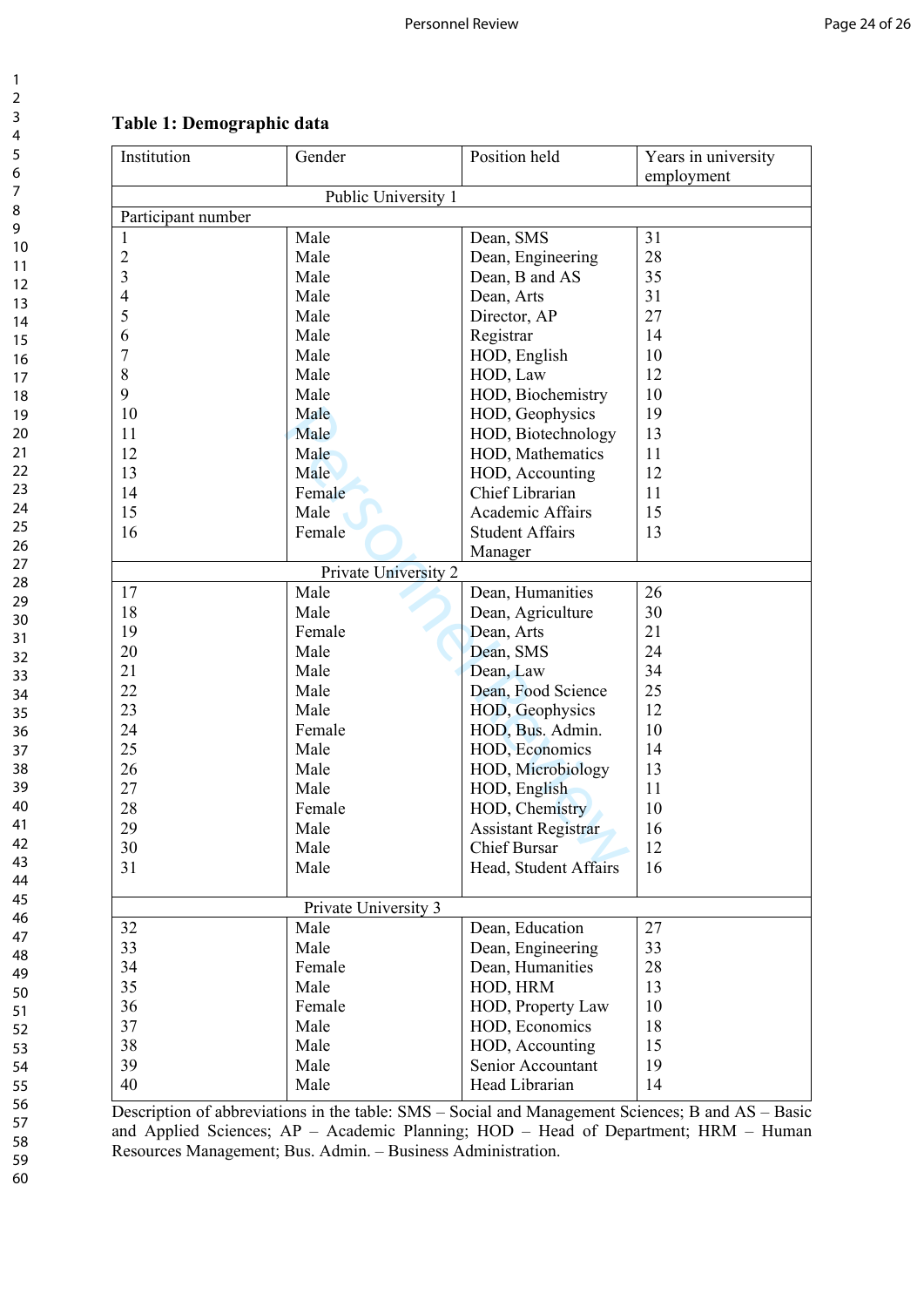$\mathbf{1}$  $\overline{2}$  $\overline{3}$  $\overline{\mathbf{4}}$  $\overline{\mathbf{5}}$  $\overline{6}$  $\overline{7}$  $\bf 8$  $\mathsf g$ 

| Research<br><b>Inquiry</b> | <b>Themes</b>            | <b>Sample Codes</b>                                                                                                                                                                                    | <b>Illustrative quotes</b>                                                                                                                                                                                                                                                                                                                       |
|----------------------------|--------------------------|--------------------------------------------------------------------------------------------------------------------------------------------------------------------------------------------------------|--------------------------------------------------------------------------------------------------------------------------------------------------------------------------------------------------------------------------------------------------------------------------------------------------------------------------------------------------|
| Leadership<br>styles       | Positional               | Power-driven, coerciveness, less<br>participatory, controlling, rigid,<br>authority, fixed official duties,<br>absolute and sustainable powers                                                         | "My style of leadership as the dean of this<br>faculty is authoritative in nature because the<br>managerial approach to university governance<br>in this institution focuses on centralization of<br>decision-making to create efficiency in the<br>system" - Participant 3.                                                                     |
|                            | Formalised<br>exchanges  | Social exchange approach,<br>clarifies goals and directives,<br>values order and structure,<br>prioritizes rewards and penalties,<br>reactive leadership, carrot and<br>stick approach                 | "I thrive on leadership practices that fosters<br>strict compliance to university conventions in<br>teaching, research and community<br>development [] I formally recognize those<br>diligent academics for their scholarly<br>contributions in the area of research and issue<br>queries to those I believe are lethargic" -<br>Participant 17. |
|                            | Paternalism              | Fatherly-like management style,<br>moral obligation, affirming<br>control and care, loyalty and<br>deference expected, benevolence,<br>moral guidance and authority                                    | "As the HOD, my leadership style is<br>underpinned by moral rectitude as I try to act<br>as a role model to my members of staff [] I<br>show concern for their well-being as a parent<br>will do for their children and in return expect<br>absolute obedience from all" - Participant 37.                                                       |
|                            | Relational<br>approach   | Humanized management, social<br>relations, group-level construct,<br>interactive leadership, inclusive<br>management, shared vision,<br>Ubuntu orientation                                             | "The qualities I display as the head of student<br>affairs in this institution are based on respect<br>for the dignity of others whether staff or<br>students, encouraging teamwork and service<br>to others which is the hallmark of responsible<br>leadership" - Participant 31.                                                               |
|                            | Gendered<br>reactions    | Feminine leadership approach,<br>breaking the glass ceiling,<br>dismantling gender biases,<br>overcoming stereotypes,<br>performing masculinity, inspiring<br>leadership, dogmatic, ambitious<br>women | "Despite the high level of senior male<br>academics and professors in this university, I<br>demonstrate interpersonally oriented attributes<br>as well as use a directive style which provokes<br>admiration from male professors in my faculty<br>who are sometimes astonished at the way I<br>manage gender prejudices" - Participant 28       |
| Organisational<br>culture  | Hierarchical             | Managerialism, emphasizes levels<br>and structures, control,<br>coordination, stability, efficiency,<br>bureaucracy                                                                                    | "The prevalent culture in this public university<br>is founded on structure and control with strict<br>institutional procedures in place for guidance<br>[] this is why I adopt a stern leadership style<br>$[]$ – Participant 1                                                                                                                 |
|                            | Patriarchal              | Demonstrating masculinity,<br>feminine prejudices, masculine<br>domination, anti-feminism,<br>propagates gender inequality                                                                             | "I feel the culture here makes women find<br>themselves in fragile positions relative to most<br>men in the academy [] but, it has made me<br>resolute to energetically flaunt enviable<br>leadership skills" - Participant 10                                                                                                                   |
|                            | Servile                  | Submissiveness, servanthood,<br>groveling, accepting inequality,<br>respectful attitude, customary<br>obedience                                                                                        | "Our cultural values of showing high regard to<br>academics senior in age and status<br>predominantly features in our university<br>system and this shapes my benevolent<br>leadership style" - Participant 12                                                                                                                                   |
|                            | Interdependent<br>values | Social cohesion, maintaining<br>harmony, collectivists,<br>cooperation within group, social<br>context                                                                                                 | The institutional culture here promotes<br>harmonious relationship between staff and<br>students which makes me sometimes sacrifice<br>personal interest for collective interests of my<br>faculty members - Participant 18                                                                                                                      |